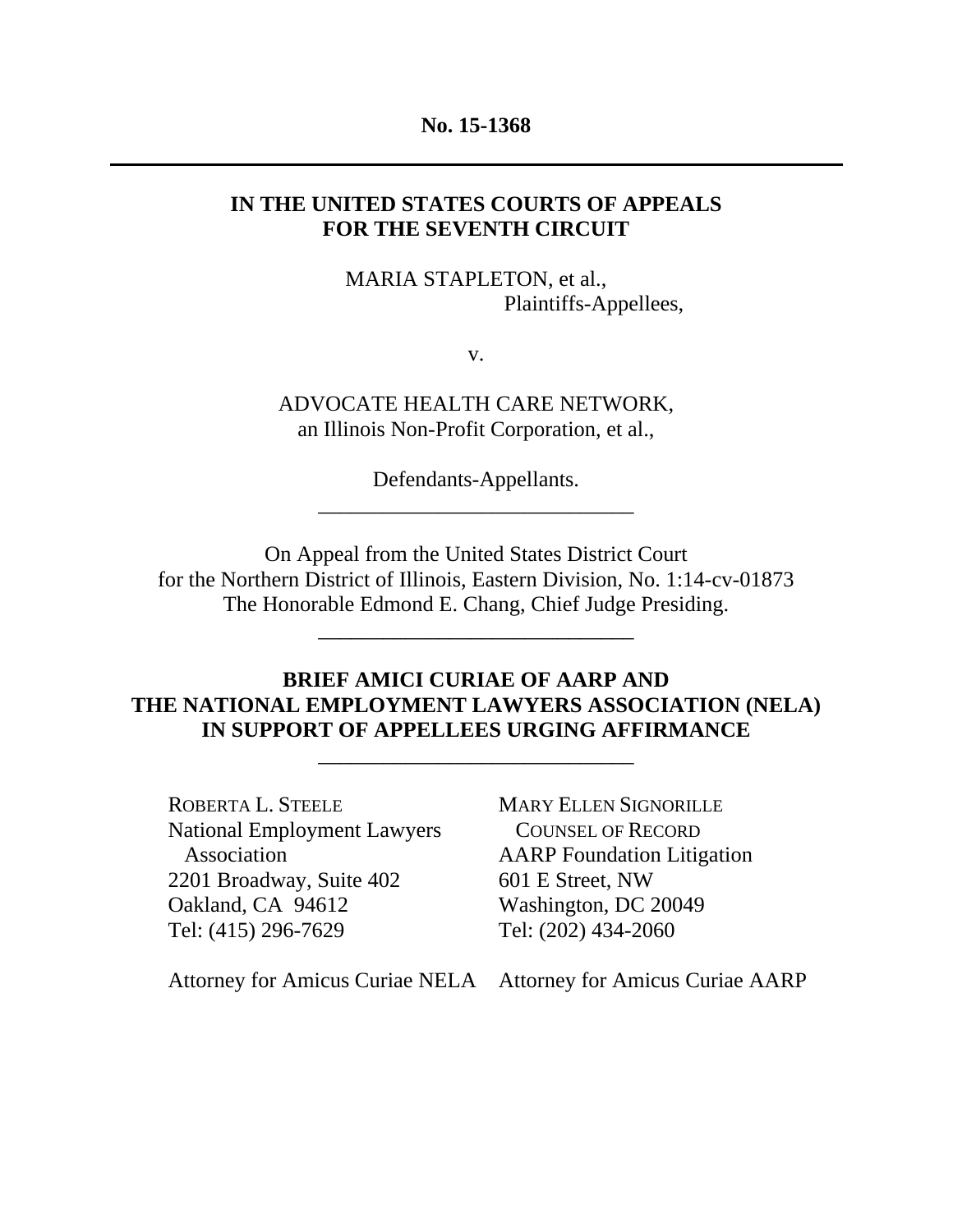#### CIRCUIT RULE 26.1 DISCLOSURE STATEMENT

Appellate Court No: 15-1368

Short Caption: Maria Stapleton, et al., v. Advocate Health Care Network, et al.

To enable the judges to determine whether recusal is necessary or appropriate, an attorney for a non-governmental party or amicus curiae, or a private attorney representing a government party, must furnish a disclosure statement providing the following information in compliance with Circuit Rule 26.1 and Fed. R. App. P. 26.1.

The Court prefers that the disclosure statement be filed immediately following docketing; but, the disclosure statement must be filed within 21 days of docketing or upon the filing of a motion, response, petition, or answer in this court, whichever occurs first. Attorneys are required to file an amended statement to reflect any material changes in the required information. The text of the statement must also be included in front of the table of contents of the party's main brief. Counsel is required to complete the entire statement and to use N/A for any information that is not applicable if this form is used.

#### [ ] PLEASE CHECK HERE IF ANY INFORMATION ON THIS FORM IS NEW OR REVISED AND INDICATE WHICH INFORMATION IS NEW OR REVISED.

(1) The full name of every party that the attorney represents in the case (if the party is a corporation, you must provide the corporate disclosure information required by Fed. R. App. P 26.1 by completing item #3):

AARP

(2) The names of all law firms whose partners or associates have appeared for the party in the case (including proceedings in the district court or before an administrative agency) or are expected to appear for the party in this court:

None

(3) If the party or amicus is a corporation:

i) Identify all its parent corporations, if any; and

None

ii) list any publicly held company that owns 10% or more of the party's or amicus' stock: None

| Attorney's Signature: /s/ Mary Ellen Signorille                                                                | Date: May 13, 2015       |
|----------------------------------------------------------------------------------------------------------------|--------------------------|
| Attorney's Printed Name: Mary Ellen Signorille                                                                 |                          |
| Please indicate if you are Counsel of Record for the above listed parties pursuant to Circuit Rule 3(d). Yes X |                          |
| <b>AARP</b> Foundation Litigation<br>Address:<br>601 E Street, NW Washington, DC 20049                         |                          |
| Phone Number: 202 434-2060                                                                                     | Fax Number: 202 434-6424 |
| E-Mail Address: msignorille@aarp.org                                                                           | $0.1$ $100$ $1.77$       |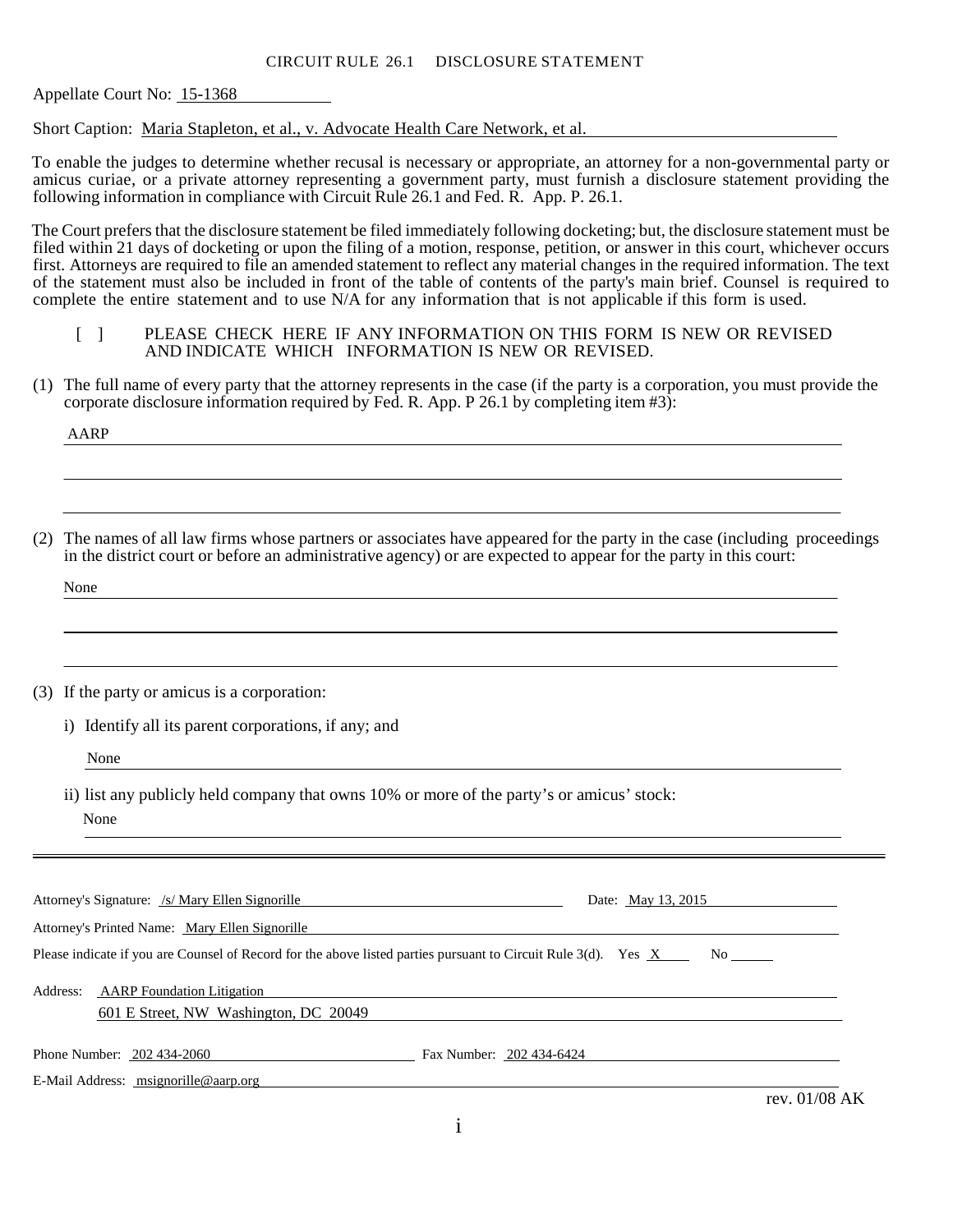#### CIRCUIT RULE 26.1 DISCLOSURE STATEMENT

Appellate Court No: 15-1368

Short Caption: Maria Stapleton, et al. v. Advocate Health Care Network, et al.

To enable the judges to determine whether recusal is necessary or appropriate, an attorney for a non-governmental party or amicus curiae, or a private attorney representing a government party, must furnish a disclosure statement providing the following information in compliance with Circuit Rule 26.1 and Fed. R. App. P. 26.1.

The Court prefers that the disclosure statement be filed immediately following docketing; but, the disclosure statement must be filed within 21 days of docketing or upon the filing of a motion, response, petition, or answer in this court, whichever occurs first. Attorneys are required to file an amended statement to reflect any material changes in the required information. The text of the statement must also be included in front of the table of contents of the party's main brief. Counsel is required to complete the entire statement and to use N/A for any information that is not applicable if this form is used.

- [ ] PLEASE CHECK HERE IF ANY INFORMATION ON THIS FORM IS NEW OR REVISED AND INDICATE WHICH INFORMATION IS NEW OR REVISED.
- (1) The full name of every party that the attorney represents in the case (if the party is a corporation, you must provide the corporate disclosure information required by Fed. R. App. P 26.1 by completing item #3):

National Employment Lawyers Association (NELA)

(2) The names of all law firms whose partners or associates have appeared for the party in the case (including proceedings in the district court or before an administrative agency) or are expected to appear for the party in this court:

None

(3) If the party or amicus is a corporation:

i) Identify all its parent corporations, if any; and

None

ii) list any publicly held company that owns 10% or more of the party's or amicus' stock: None

| Attorney's Signature: /s/ Roberta L. Steele                                                                  | Date: May 13, 2015            |
|--------------------------------------------------------------------------------------------------------------|-------------------------------|
| Attorney's Printed Name: Roberta L. Steele                                                                   |                               |
| Please indicate if you are Counsel of Record for the above listed parties pursuant to Circuit Rule 3(d). Yes | No $X$                        |
| National Employment Lawyers Association (NELA)<br>Address:                                                   |                               |
| 2201 Broadway, Suite 402 Oakland, CA 94612                                                                   |                               |
| Phone Number: 415 296-7629                                                                                   | Fax Number: Fax: 866 593-7521 |
| E-Mail Address: rsteele@nelahq.org                                                                           |                               |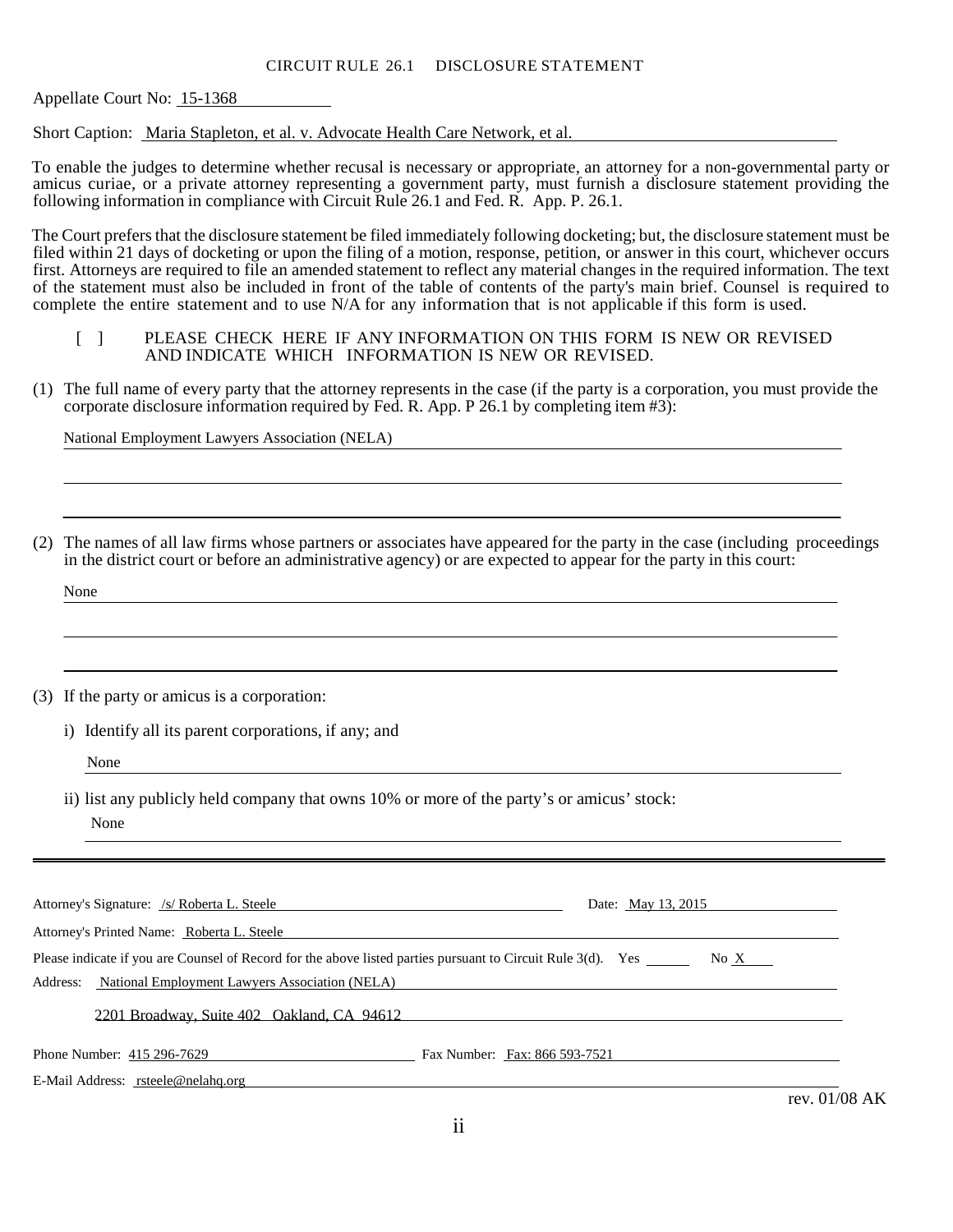# **TABLE OF CONTENTS**

| $\mathbf{I}$ . |           | ERISA-PROTECTED RETIREMENT BENEFITS ARE A<br>CRITICAL ELEMENT OF AN EMPLOYEE'S COMPENSATION                                                                                                                                |
|----------------|-----------|----------------------------------------------------------------------------------------------------------------------------------------------------------------------------------------------------------------------------|
| $\Pi$ .        |           | MANY ORGANIZATIONS THAT TAKE ADVANTAGE OF<br>THE CHURCH PLAN EXEMPTION ARE BIG BUSINESSES,                                                                                                                                 |
| III.           |           | CONGRESS ENACTED ERISA TO ENSURE THAT<br>EMPLOYERS WOULD KEEP THEIR PENSION PROMISES,<br>SO EMPLOYEES WOULD GET THE BENEFIT OF THEIR                                                                                       |
|                | A.        | Approving Advocate's Claimed Church Plan Exemption<br>Leaves Participants Without ERISA's Minimum Plan<br>Funding Protections and Insurance Guarantees, Both of<br>Which Ensure Participants Will Receive Their Benefits12 |
|                | <b>B.</b> | Approving Advocate's Claimed Church Plan Exemption<br>Leaves Participants Without Protection from Reductions                                                                                                               |
|                | C.        | Approving Advocate's Claimed Church Plan Exemption<br>Leaves Participants Without ERISA's Fiduciary<br>Protections Against Mismanagement and Abuses17                                                                      |
|                | D.        | Approving Advocate's Claimed Church Plan Exemption<br>Leaves Participants Without the Assurance of ERISA's                                                                                                                 |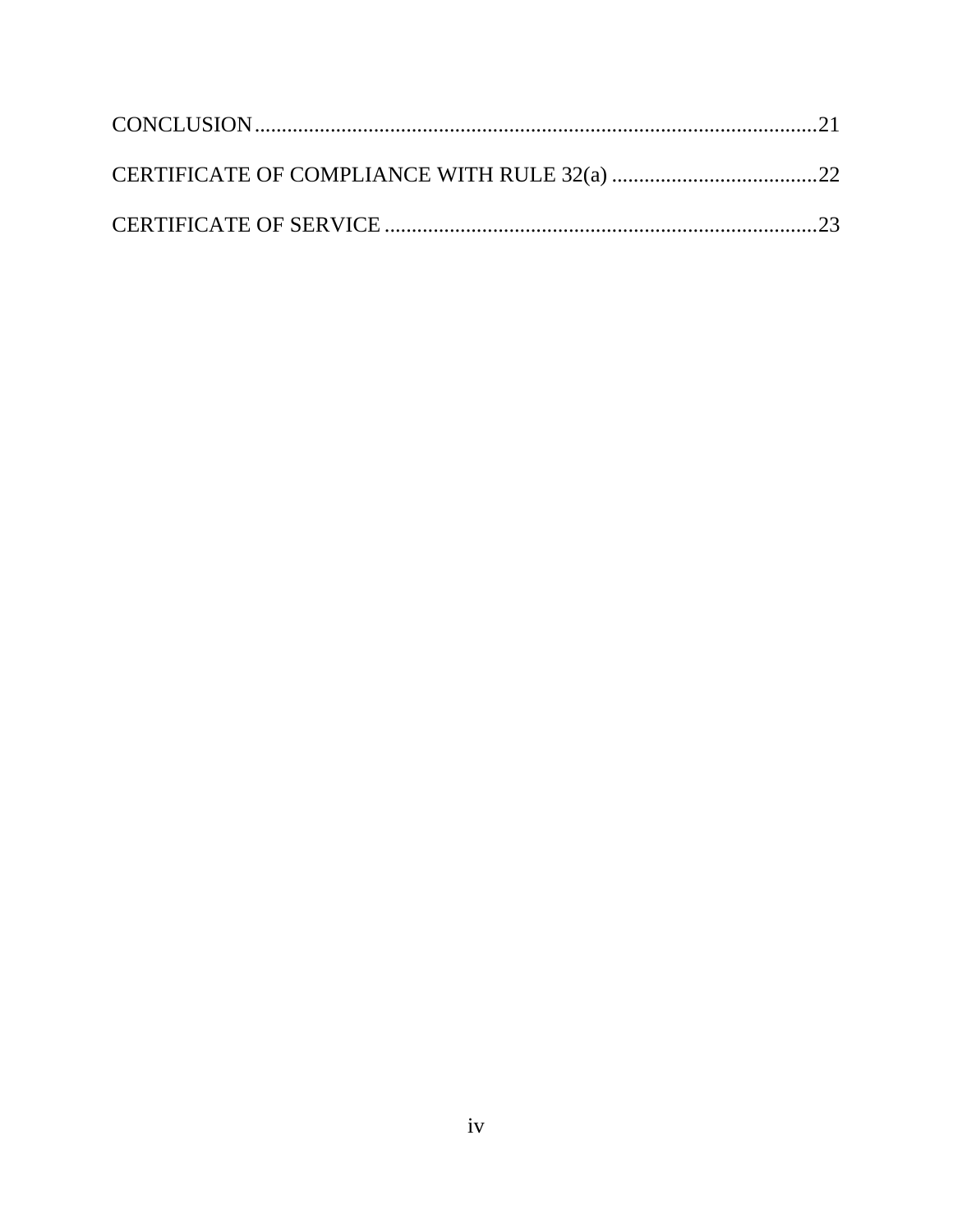# **TABLE OF AUTHORITIES**

# **Cases**

| Abbott v. Lockheed Martin Corp.,                             |
|--------------------------------------------------------------|
| Alessi v. Raybestos-Manhattan, Inc.,                         |
| Boggs v. Boggs,                                              |
| Cent. Laborers' Pension Fund v. Heinz,                       |
| Chavies v. Catholic Health E.,                               |
| CIGNA Corp. v. Amara,                                        |
| Comm'r of Internal Revenue v. Keystone Consol. Indus., Inc., |
| Griffith v. Providence Health & Servs.,                      |
| Heimeshoff v. Hartford Life & Accident Ins. Co.,             |
| John Hancock v. Harris Trust,                                |
| Kaplan v. St. Peter's HealthCare System,                     |
| Lockheed Corp. v. Spink,                                     |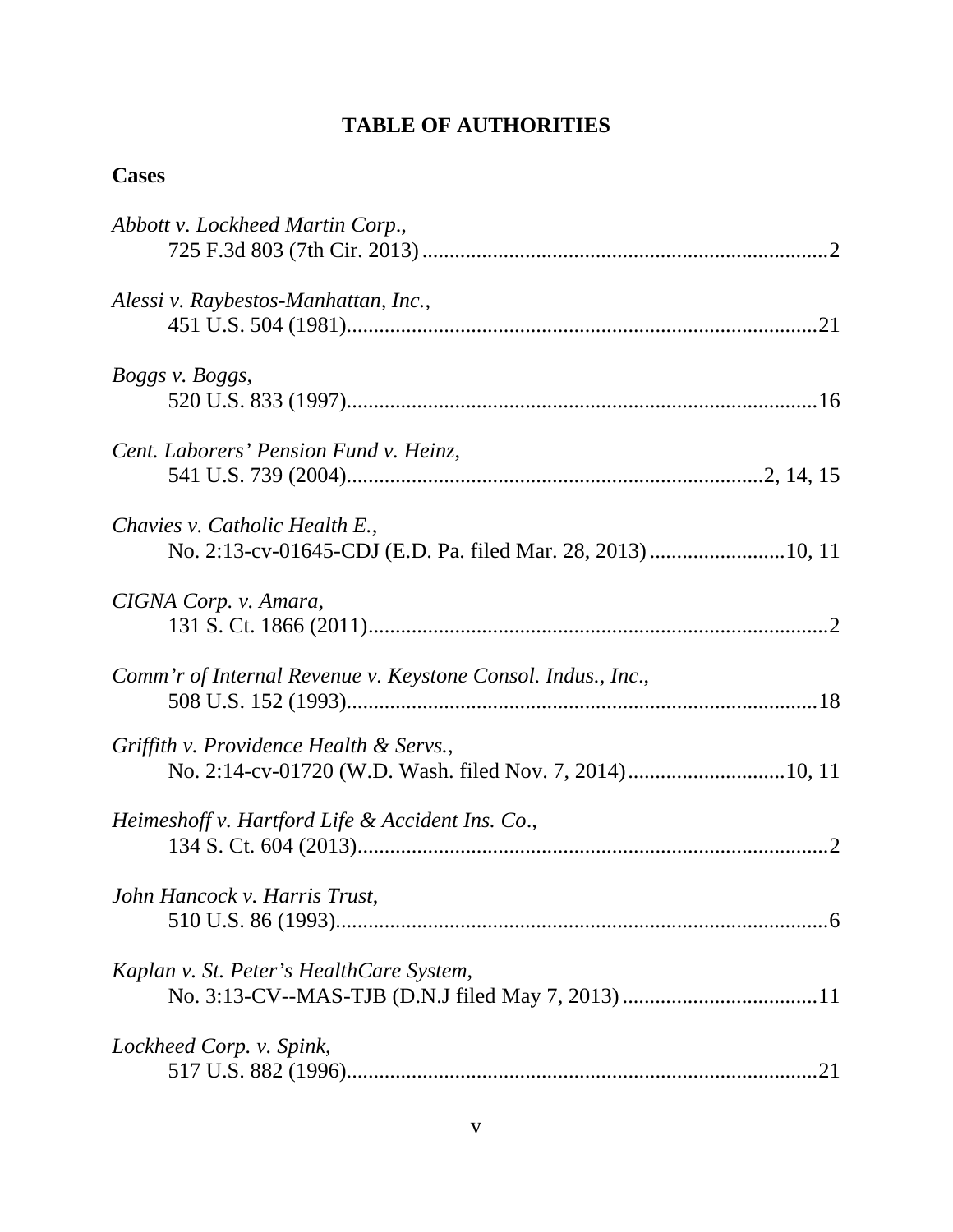| Medina v. Catholic Health Initiatives,<br>No. 1:13-cv-01249-REB-KLM (D. Colo. filed May 10, 2013) 10, 11 |
|----------------------------------------------------------------------------------------------------------|
| Nachman Corp. v. Pension Benefit Guar. Corp.,                                                            |
| Overall v. Ascension Health,<br>No. 2:13-cv-11396-AC-LJM (E.D. Mich. filed Mar. 28, 2013) 10, 11         |
| Rollins v. Dignity Health,                                                                               |
| Steinman v. Hicks,                                                                                       |
| <b>Statutes</b>                                                                                          |
| Employee Retirement Income Security Act (ERISA),                                                         |
|                                                                                                          |
|                                                                                                          |
|                                                                                                          |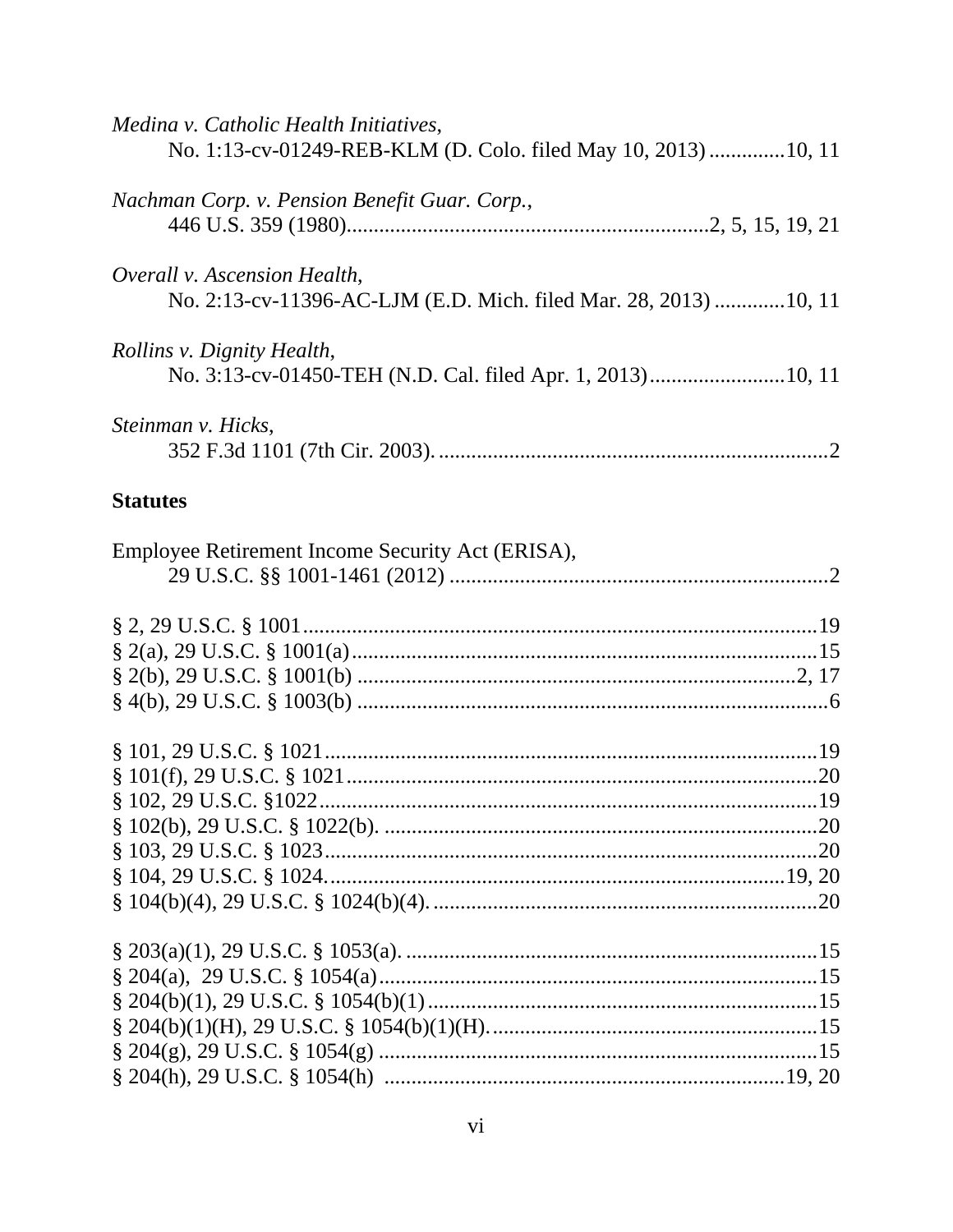| <b>Legislative History</b>                                          |  |
|---------------------------------------------------------------------|--|
|                                                                     |  |
| H.R. Conf. Rep. No. 93-1280 (1974), reprinted in                    |  |
|                                                                     |  |
|                                                                     |  |
| Private Pension Plans, 1966: Hearings Before the Subcomm. on Fiscal |  |
| Policy of the J. Economic Comm.,                                    |  |
|                                                                     |  |
|                                                                     |  |
| S. Rep. No. 93-127 (1974), reprinted in                             |  |
|                                                                     |  |
| S. Rep. No. 93-383 (1974), reprinted in                             |  |
|                                                                     |  |
|                                                                     |  |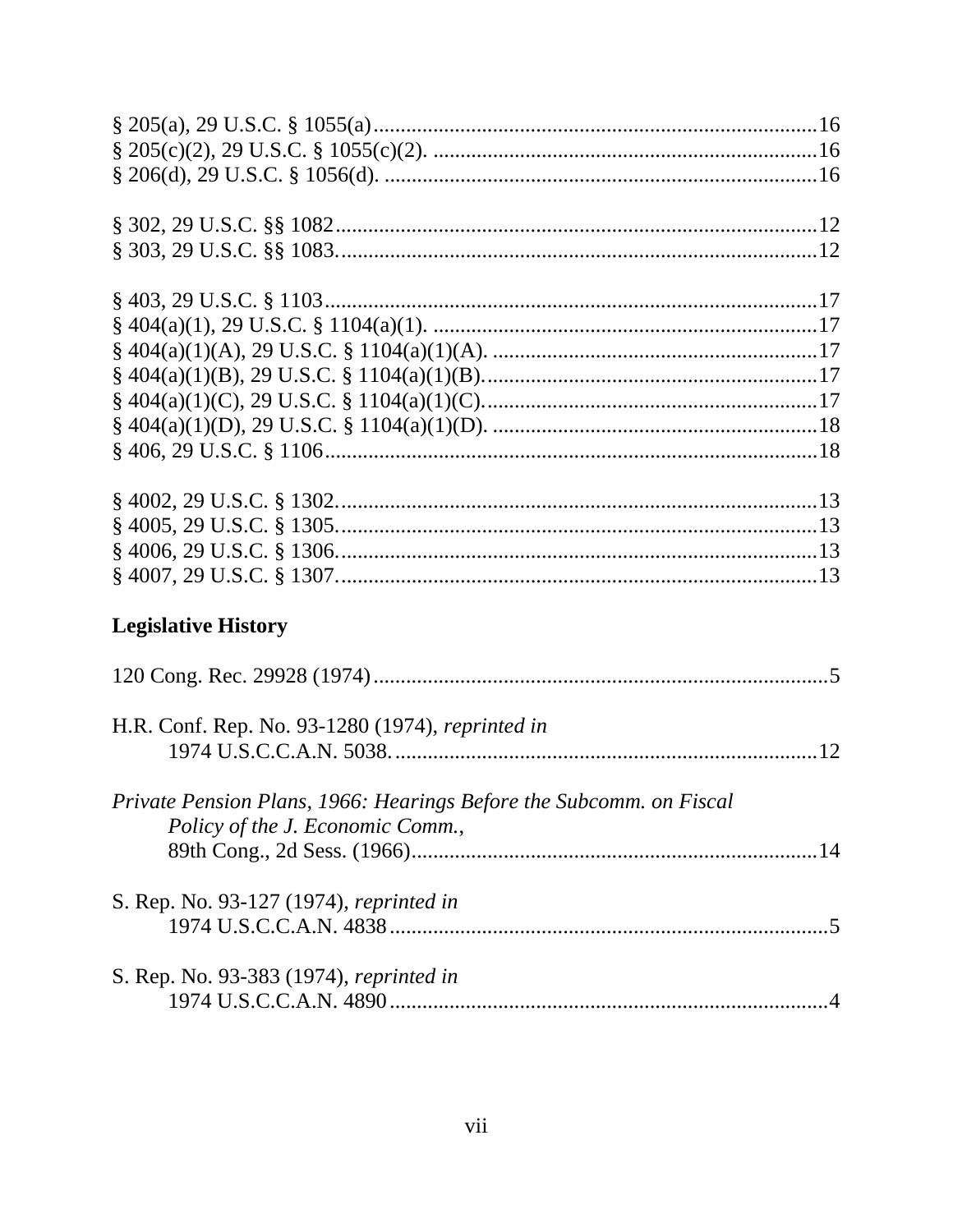| S. Subcomm. on Labor of the Comm. on Labor and Public Welfare,<br>Legislative History of the Employee Retirement Income Security<br>Act of 1974: Public Law 93-406, Vol. III (U.S. Govt. Print. |
|-------------------------------------------------------------------------------------------------------------------------------------------------------------------------------------------------|
| <b>Other Authorities</b>                                                                                                                                                                        |
| About Advocate Health Care, AdvocateHealthcare.com (last visited<br>May 7, 2015), http://www.advocatehealth.com/aboutadvocate                                                                   |
| Advocate Health Care Network, Hoovers.com (last visited May 6,<br>2015), http://www.hoovers.com/company-information/cs/<br>company-profile.ADVOCATE_HEALTH_CARE_NETWORK.                        |
|                                                                                                                                                                                                 |
|                                                                                                                                                                                                 |
|                                                                                                                                                                                                 |
|                                                                                                                                                                                                 |
|                                                                                                                                                                                                 |
| Sudipto Banerjee, Income Composition, Income Trends, and Income<br>Shortfalls of Older Households, EBRI Issue Brief No. 383,<br>Feb. 2013, http://www.ebri.org/pdf/briefspdf/ebri_ib_02-        |
| Peter Frost, Advocate Health Care and NorthShore to Merge, Chicago<br>Tribune, Sept. 12, 2014, http://www.chicagotribune.com/business/7                                                         |
| Teresa Ghilarducci, Pensions and the Uses of Ignorance by Unions and                                                                                                                            |
| <i>Hospital CEO Pay and Incentives, Kaiser Health News (June 16, 2013),</i><br>http://kaiserhealthnews.org/news/hospital-ceo-compensation-chart/. 9                                             |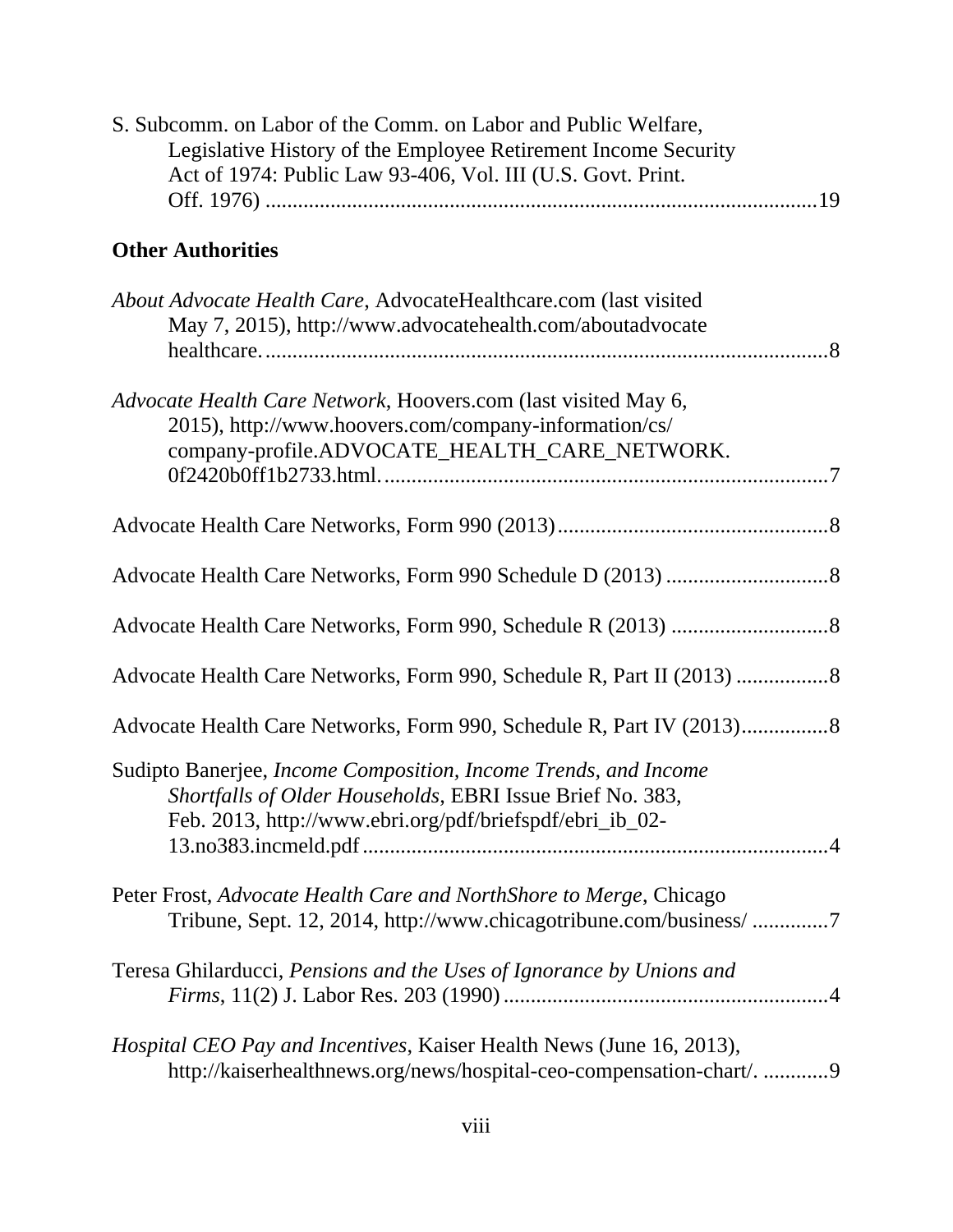| John H. Langbein, The Supreme Court Flunks Trusts,                      |
|-------------------------------------------------------------------------|
|                                                                         |
|                                                                         |
| John H. Langbein, Susan J. Stabile & Bruce A. Wolk,                     |
|                                                                         |
|                                                                         |
| Modern Healthcare, <i>Healthcare Systems Ranked by 2013 Net Patient</i> |
|                                                                         |
|                                                                         |
| Overview of Advocate Health Care, AdvocateHealthcare.com (last          |
| visited May 6, 2015), http://www.advocatehealth.com/overview-           |
|                                                                         |
|                                                                         |
| Kristen Schorsch, Chicago's Nonprofit Hospital CEOs are Among the       |
| Nation's Highest Paid, Crain's (Apr. 20, 2013), http://www.             |
|                                                                         |
|                                                                         |
|                                                                         |
| Norman Stein, An Article of Faith: The Gratuity Theory of Pensions      |
| and Faux Church Plans, ABA Section of Labor and Employment              |
| Law Employee Benefits Committee Newsletter (Summer 2014),               |
|                                                                         |
|                                                                         |
| Treasury Inspector General for Tax Administration, No. 2010-10-097,     |
| Statistical Trends in Retirement Plans, (Aug. 9, 2010), http://         |
| www.treas.gov/tigta/auditreports/2010reports/201010097                  |
|                                                                         |
|                                                                         |
| Emily Wadhwani, Fitch Rates Advocate Health Care's (IL) Series          |
| 2014 Bonds 'AA'; Outlook Stable, Business Wire, Nov. 21, 2014,          |
| http://www.businesswire.com/news/home/20141121005951/en/                |
| Fitch-Rates-Advocate-Health-Cares-IL-Series#.VTpcgGMXNsI7               |
|                                                                         |
|                                                                         |
|                                                                         |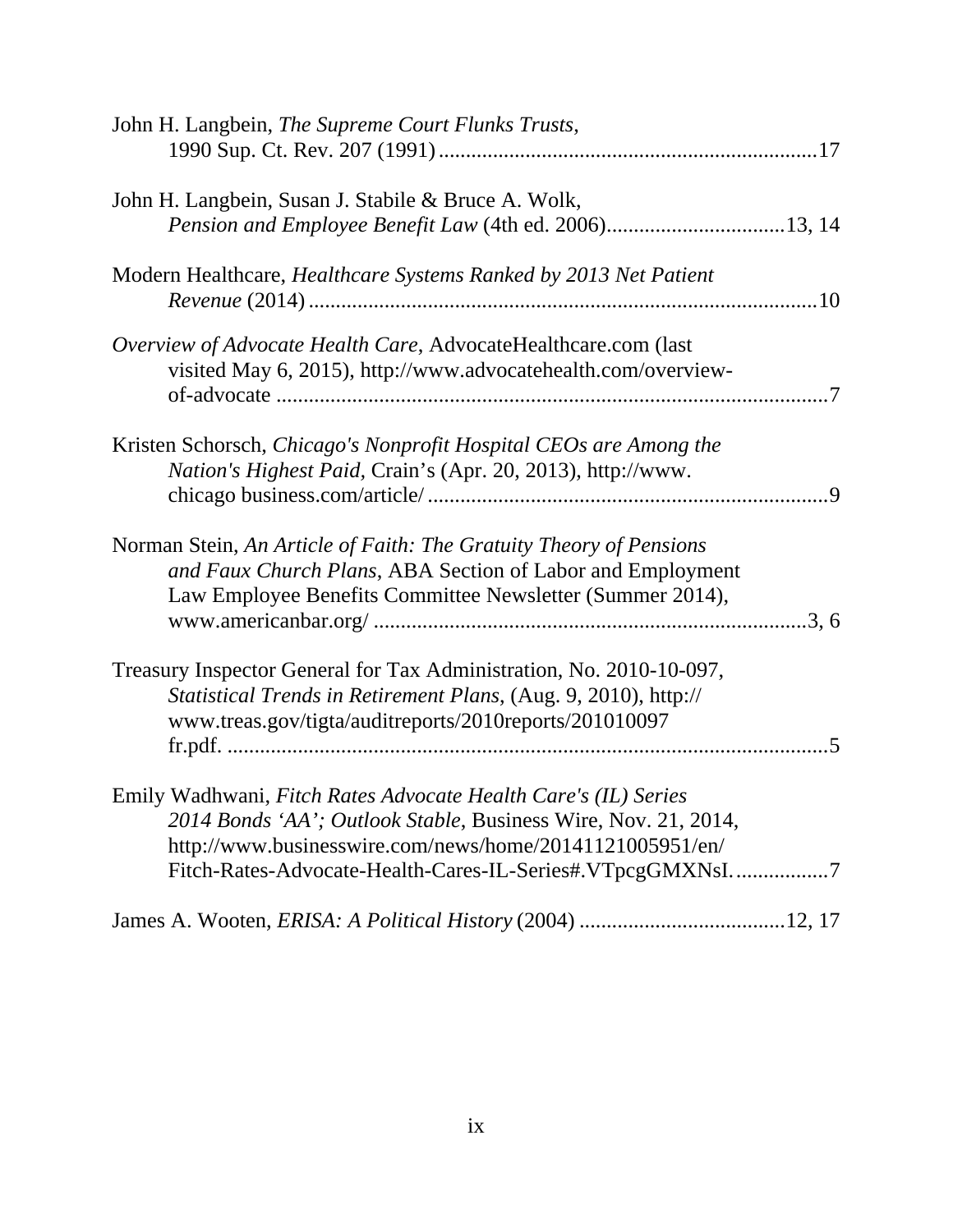## **INTEREST OF AMICI CURIAE<sup>1</sup>**

AARP is a nonprofit, nonpartisan organization, with a membership that helps people turn their goals and dreams into real possibilities, seeks to strengthen communities, and fights for the issues that matter most to families such as healthcare, employment and income security, retirement planning, affordable utilities, and protection from financial abuse. In its efforts to foster the economic security of individuals as they age, AARP seeks to increase the availability, security, equity, and adequacy of public and private pension, health, disability and other employee benefits which countless members and older individuals receive or may be eligible to receive.

 The National Employment Lawyers Association (NELA) is the largest professional membership organization in the country comprised of lawyers who represent workers in labor, employment, and civil rights disputes. Founded in 1985, NELA advances employee rights and serves lawyers who advocate for equality and justice in the American workplace. NELA and its 69 circuit, state, and local affiliates have a membership of over 4,000 attorneys who are committed to

 $\overline{a}$ 

<sup>1</sup> No counsel for a party authored this brief in whole or in part, and no counsel or party made a monetary contribution intended to fund the preparation or submission of this brief; with the exception of the fact that the parties' counsel may be members of AARP and/or the National Employment Lawyers Association, and, as such, pay general membership dues. No person other than amici, its members, or its counsel made a monetary contribution to the preparation or submission of this brief. All parties have consented to the filing of this brief.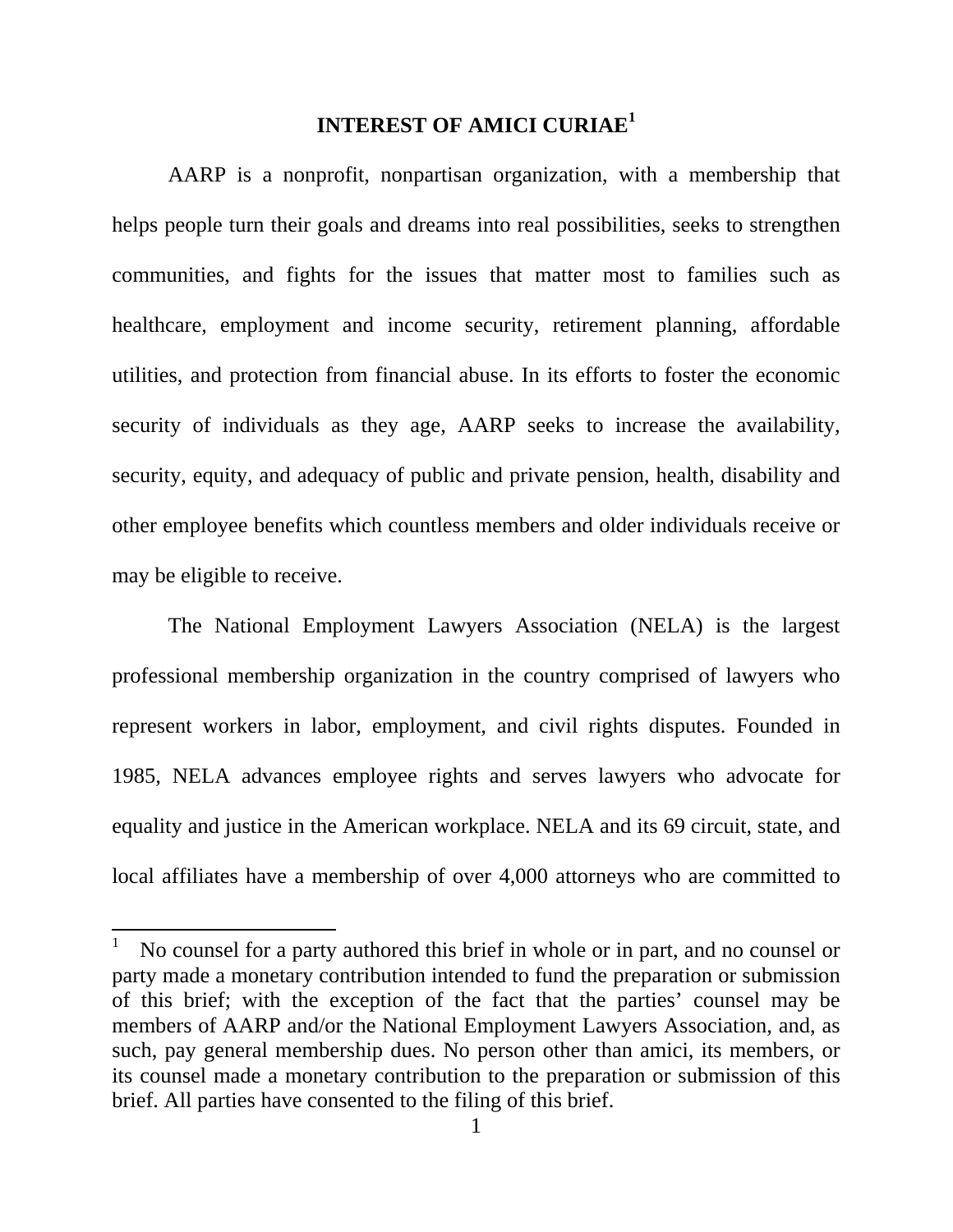working on behalf of those who have been illegally treated in the workplace. NELA's members litigate daily in every circuit, affording NELA a unique perspective on how the principles announced by the courts in employment cases actually play out on the ground. NELA strives to protect the rights of its members' clients, and regularly supports precedent-setting litigation affecting the rights of individuals in the workplace. $^{2}$ 

 The core issue in this case is retirement security, an interest of direct and immediate concern to AARP members and the clients of NELA members. Congress enacted the Employee Retirement Income Security Act (ERISA), 29 U.S.C. §§ 1001-1461 (2012), after assembling a record that showed a history and pattern of employers failing to provide promised employee benefits, a lack of disclosure and transparency, and varied and numerous financial abuses. As Congress declared, ERISA is intended to ensure that "the interests of participants in employee benefit plans and their beneficiaries" are protected. 29 U.S.C. § 1001(b); *see also*, *e.g.*, *Nachman Corp. v. Pension Benefit Guar. Corp.*, 446 U.S. 359, 361-62 (1980). Although Congress did not require that every pension plan be

 $\overline{a}$ 

<sup>2</sup> AARP and NELA have, jointly and singly, participated as amicus curiae in numerous cases to protect the rights of workers and their beneficiaries under ERISA. *See, e.g.*, *Heimeshoff v. Hartford Life & Accident Ins. Co*., 134 S. Ct. 604 (2013); *CIGNA Corp. v. Amara*, 131 S. Ct. 1866 (2011); *Cent. Laborers' Pension Fund v. Heinz*, 541 U.S. 739 (2004); *Abbott v. Lockheed Martin Corp*., 725 F.3d 803 (7th Cir. 2013); *Steinman v. Hicks*, 352 F.3d 1101 (7th Cir. 2003).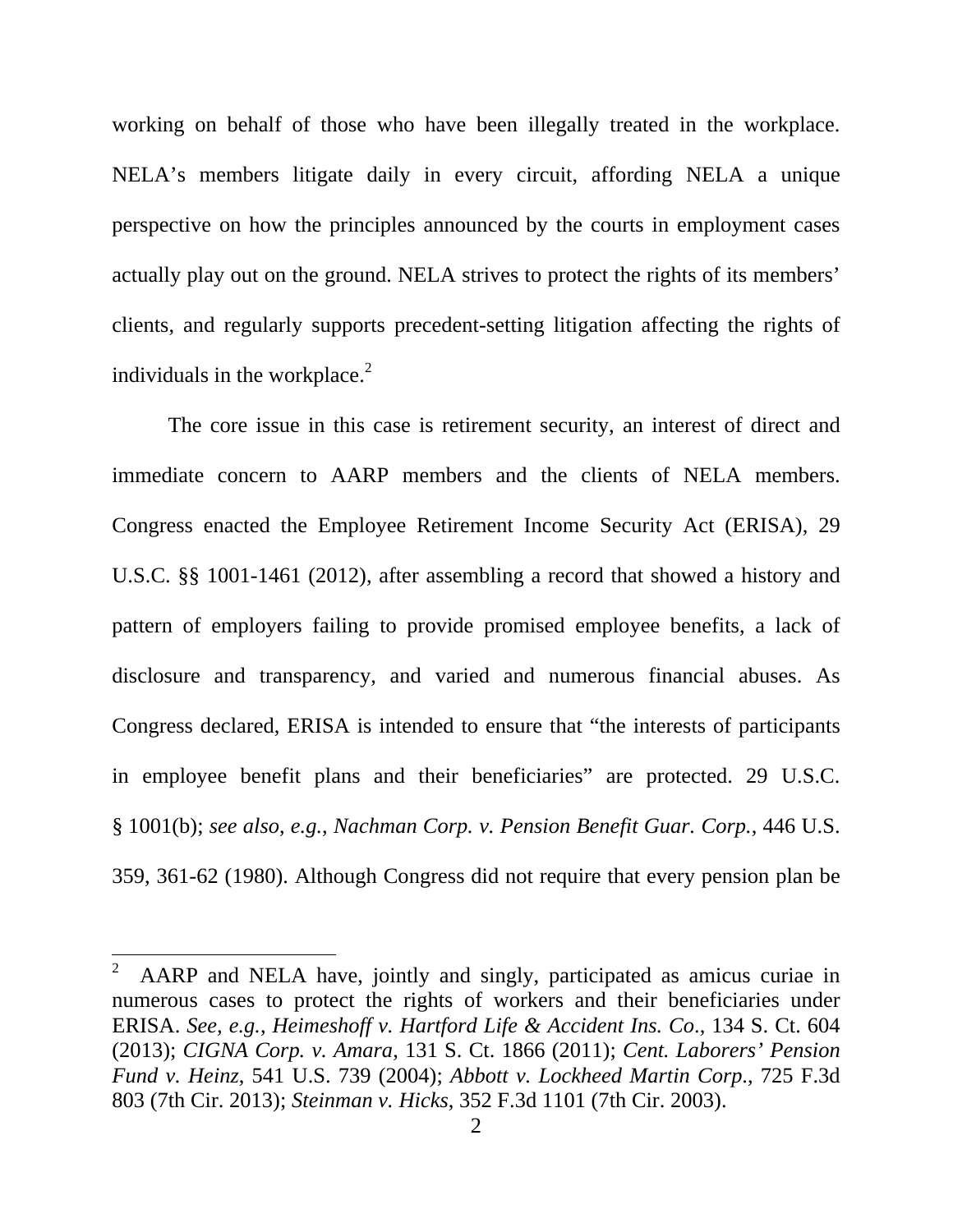covered by ERISA, Congress did limit the exemptions to ERISA's coverage due to the abuses it uncovered and the remedial nature of the legislation.<sup>3</sup>

Participants and beneficiaries in private employer-sponsored employee benefit plans should be able to rely on promised pension benefits because the quality of their lives in retirement depends heavily on their eligibility for and the amount of their benefits. Mid-career and older participants have the most to lose if exempt church plans have insufficient funds to pay benefits because these individuals have little time to make up any potential benefit shortfall. Resolution of the issues in this case will have a significant impact on the funding and integrity of employee benefit plans, the ability of individual participants to obtain accurate information to make informed decisions concerning their benefits, and the ability of individual participants to obtain all promised retirement benefits. Because exemptions to ERISA's coverage and protections have a direct bearing on the economic security of millions of Americans, including AARP members and NELA's members' clients, AARP and NELA respectfully submit this brief amici curiae.

 $\overline{a}$ 

<sup>3</sup> *See generally* Norman Stein, *An Article of Faith: The Gratuity Theory of Pensions and Faux Church Plans*, ABA Section of Labor and Employment Law Employee Benefits Committee Newsletter (Summer 2014), www.americanbar.org/ content/newsletter/groups/labor\_law/ebc\_newsletter/14\_sum\_ebc\_news/faith.html (noting that ERISA's predecessor, the Welfare and Pension Plan Disclosure Act, exempted all tax-exempt organizations from its coverage, whereas ERISA only exempts church and governmental plans).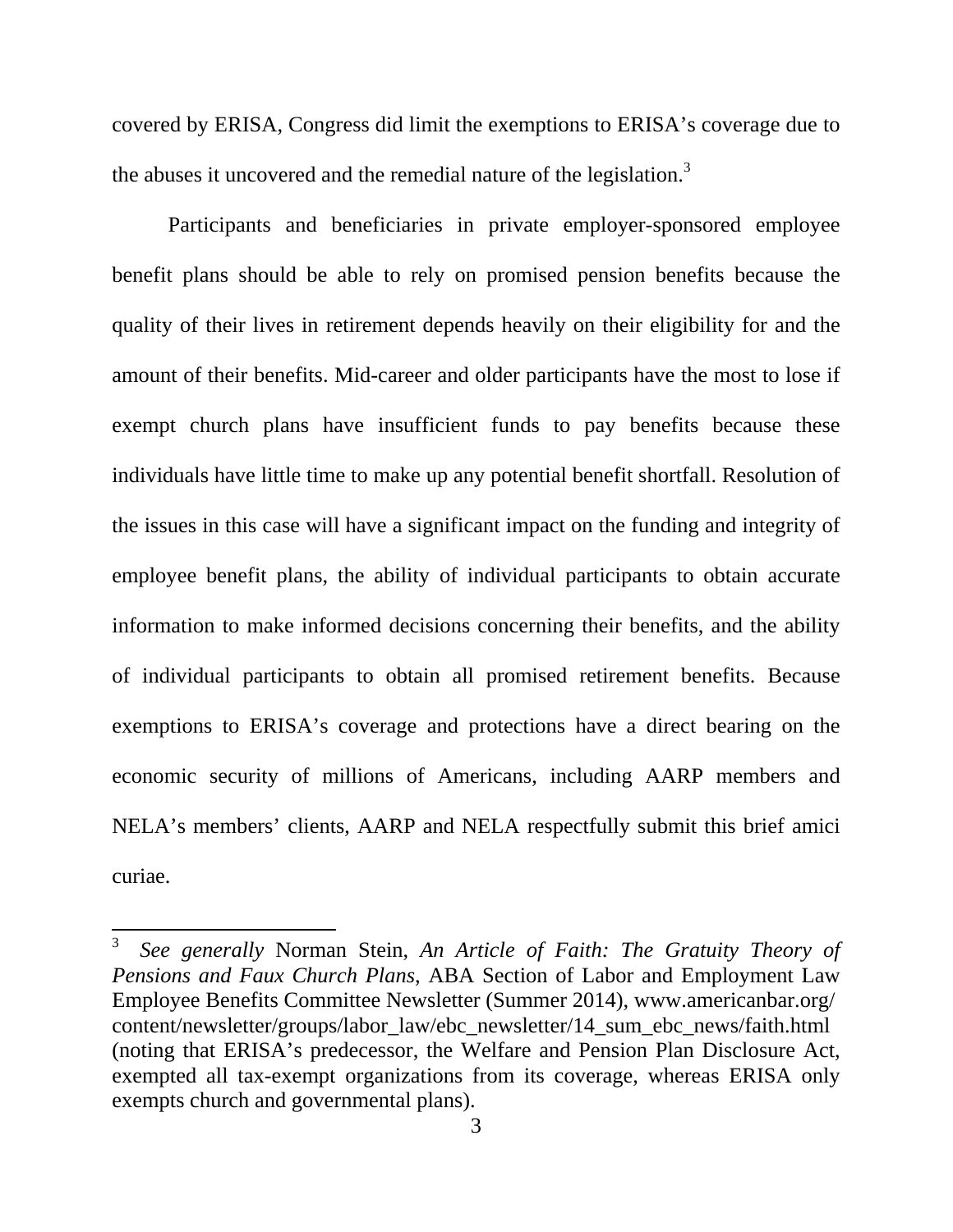#### **ARGUMENT**

## **I. ERISA-PROTECTED RETIREMENT BENEFITS ARE A CRITICAL ELEMENT OF AN EMPLOYEE'S COMPENSATION PACKAGE.**

 When provided, ERISA-protected pension benefits have significant value to the employees who receive them. Congress recognized that forfeited pensions were unfair, because pension promises may have been made in lieu of additional compensation or some other benefit that the employees would have received. S. Rep. No. 93-383, at 17, 25 (1974), *reprinted in* 1974 U.S.C.C.A.N. 4890, 4930. When employers promise employees, at the time of hiring, a pension plan protected by ERISA, employees may accept a lower salary or hourly rate from that employer. *See* Teresa Ghilarducci, *Pensions and the Uses of Ignorance by Unions and Firms*, 11(2) J. Labor Res. 203, 203-04, 206 (1990). These employees perceive that their retirement benefits are worth more than their immediate compensation because those benefits are protected by ERISA. *See id.*

 As longevity and, as a result, the amount of assets needed to live comfortably in retirement increases, retirement plans become more crucial to individuals' retirement security. Indeed, for many people, outside of Social Security, employee benefit plans are their main source of retirement income.<sup>4</sup>

<sup>4</sup> *See* Sudipto Banerjee, *Income Composition, Income Trends, and Income Shortfalls of Older Households*, EBRI Issue Brief No. 383, Feb. 2013, at 5, http://www.ebri.org/pdf/briefspdf/ebri\_ib\_02-13.no383.incmeld.pdf (pensions and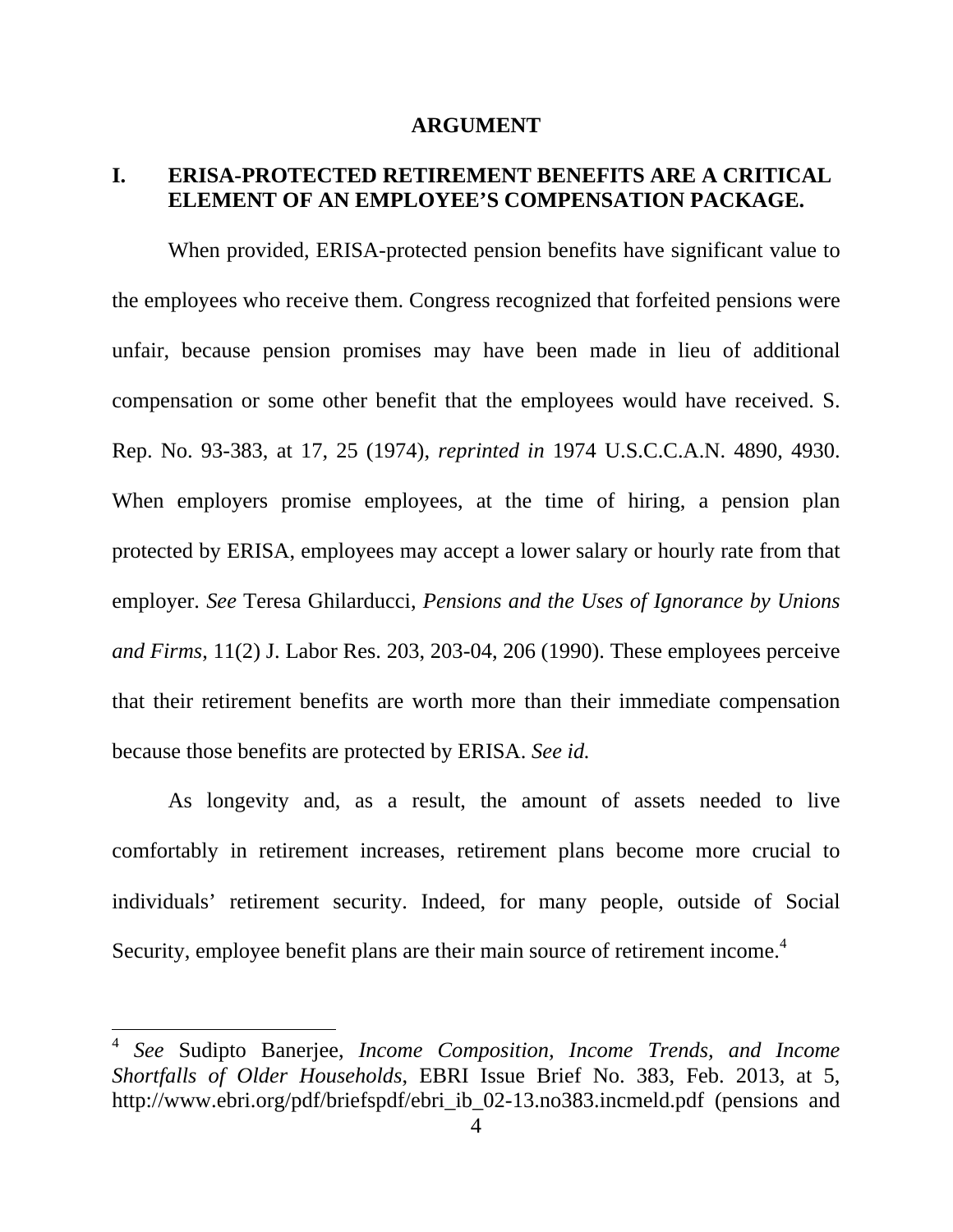Not surprisingly, older workers are particularly vulnerable to the effects of benefit elimination and reductions from their retirement plans. When an employer reneges on its pension promises, it wreaks financial havoc upon older employees and their families by destroying a lifetime of working and planning for their retirement years.<sup>5</sup> Retirement typically occurs at an age where employees no longer have the option or the time to start all over again in hopes of obtaining a new pension.<sup>6</sup> For those already retired, it is just too late.

 Enacted over 40 years ago, ERISA was created to protect retirement benefits and plan assets through a "comprehensive and reticulated" system designed to assure that pension plans actually pay the benefits they promise. *Nachman Corp. v. Pension Benefit Guar. Corp.*, 446 U.S. 359, 361, 374-75 (1980) (purpose of ERISA was to prevent the "great personal tragedy" suffered by employees whose retirement benefits were not paid). Ensuring ERISA's protections remain in place throughout an employee's work life and retirement is crucial to an individual's annuities are the second-most important source of income for most older households).

<sup>5</sup> 120 Cong. Rec. 29928 (1974) (statement of Senator Williams) ("[T]oo many workers, rather than being able to retire in dignity and security after a lifetime of labor rendered on the promise of a future pension, find that their earned expectations are not to be realized."); *see* S. Rep. No. 93-127, at 1-9 (1974), *reprinted in* 1974 U.S.C.C.A.N. 4838-44.

<sup>6</sup> *See* Treasury Inspector General for Tax Administration, No. 2010-10-097, *Statistical Trends in Retirement Plans*, at 14 (Aug. 9, 2010), http://www.treas. gov/tigta/auditreports/2010reports/201010097fr.pdf.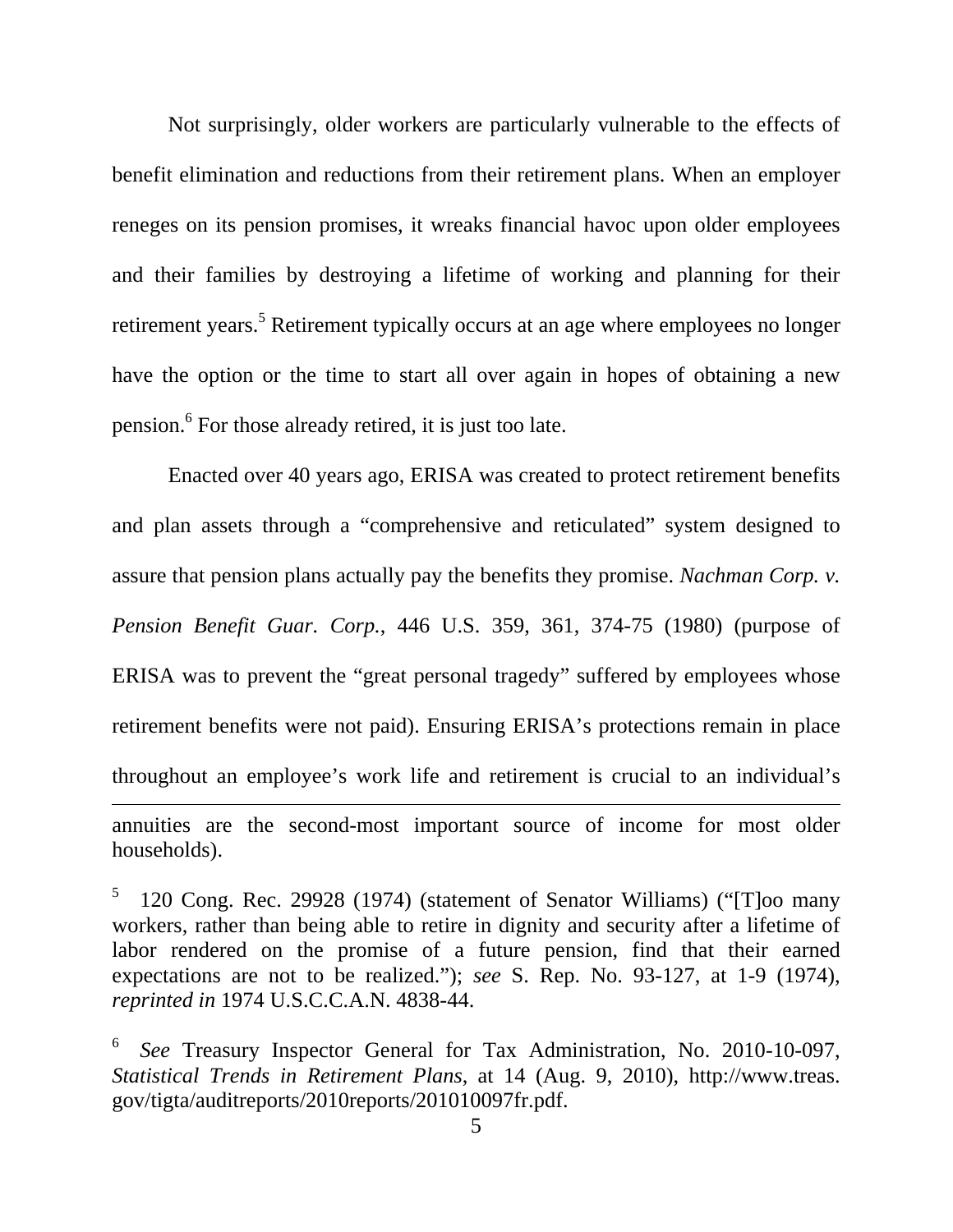retirement security. Thus, in constructing this remedial statute, Congress permitted only the most limited exemptions to ERISA's protections.7 *See* ERISA § 4(b), 29 U.S.C. § 1003(b). A plan must meet all of ERISA's requirements if it does not meet the precise conditions of an exemption. *Cf. John Hancock v. Harris Trust*, 510 U.S. 86, 105-06 (1993) (exemption limited to the precise words of the statute).

## **II. MANY ORGANIZATIONS THAT TAKE ADVANTAGE OF THE THE CHURCH PLAN EXEMPTION ARE BIG BUSINESSES, NOT CHURCHES.**

Congress designed ERISA's church plan exemption to apply narrowly.<sup>8</sup> As its label implies, it was intended only to apply to actual churches. However, like the defendant health system in this case, many of the organizations taking advantage of the church plan exemption are big businesses. They are organized to supply healthcare services, to compete with similar institutions which do not claim the church plan exemption for their pension plans, and to operate with primarily laypersons—including the CEO—to achieve their goals. Indeed, they are not organized to deliver religion and are not churches at all.

<sup>7</sup> *See supra* note 3.

<sup>8</sup> *Id.*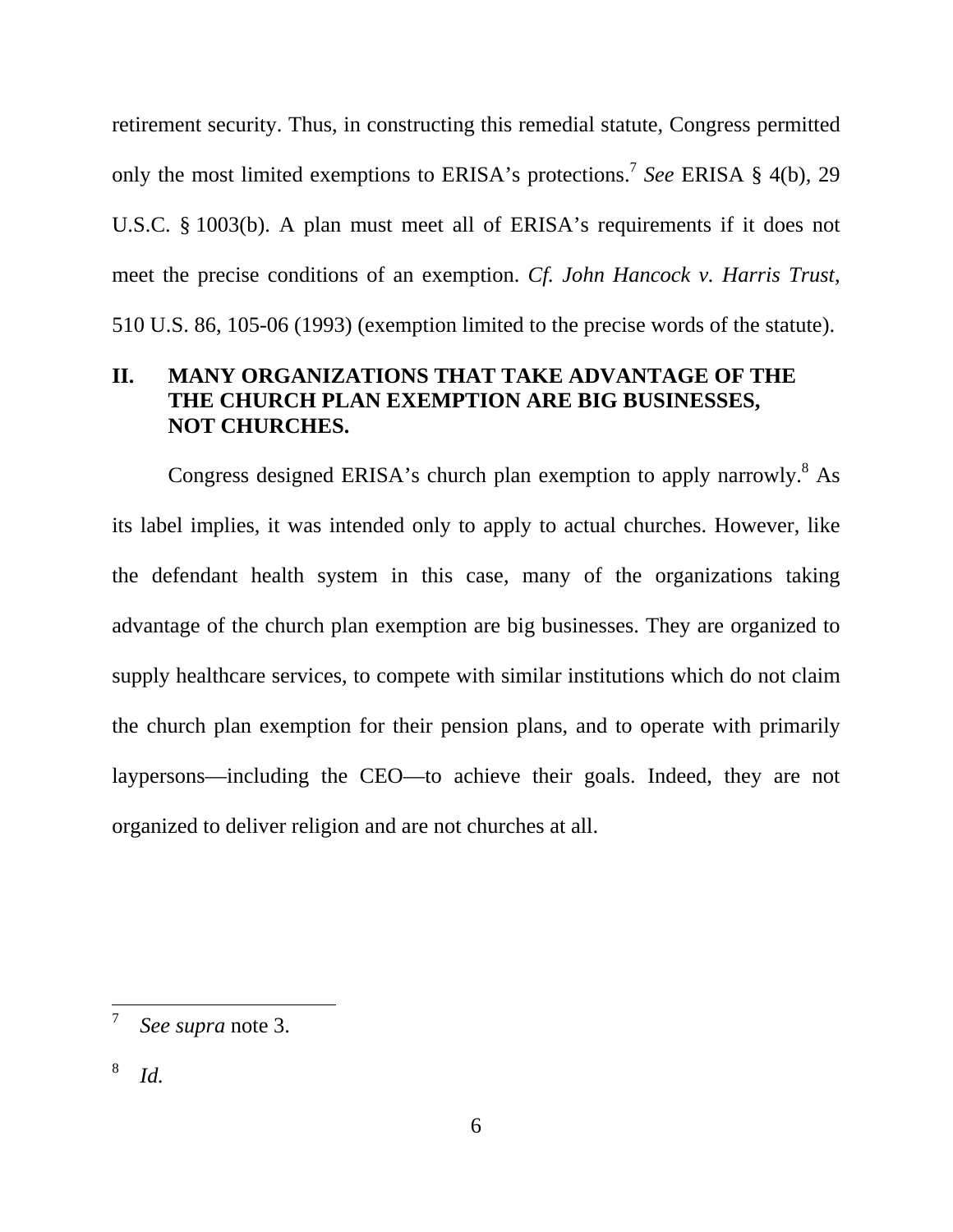Advocate Health Care Network ("Advocate") is a not-for-profit hospital conglomerate with 250 care sites and 12 hospitals. "Advocate maintains the leading position within its Chicago metropolitan service area that is more than double its nearest competitor, and remains the largest provider in the state." Emily Wadhwani, *Fitch Rates Advocate Health Care's (IL) Series 2014 Bonds 'AA'; Outlook Stable*, Business Wire, Nov. 21, 2014, http://www.businesswire.com/ news/home/20141121005951/en/Fitch-Rates-Advocate-Health-Cares-IL-Series#.

VTpcgGMXNsI. Like many other corporate entities, it has achieved its position through mergers and affiliations.<sup>10</sup> For example, if the proposed merger between Advocate and NorthShore University HealthSystem (a healthcare system not affiliated with any religious group) is approved, it will create the eleventh largest nonprofit health system in the country, with over 45,000 employees. Peter Frost, *Advocate Health Care and NorthShore to Merge*, Chicago Tribune, Sept. 12, 2014,

<sup>9</sup> *See Overview of Advocate Health Care*, AdvocateHealthcare.com (last visited May 6, 2015), http://www.advocatehealth.com/overview-of-advocate; *Advocate Health Care Network*, Hoovers.com (last visited May 6, 2015), http://www. hoovers.com/company-information/cs/company-profile.ADVOCATE\_HEALTH\_ CARE\_NETWORK.0f2420b0ff1b2733.html.

See, e.g., Defs.' Mot. to Dismiss Ex. D, at 8, 24-25, 34-36, June 2, 2014, ECF. No. 35-4 (Advocate's 2013 Financial Statement discussing affiliation agreement with Sherman Hospital and Condell Pension Plan); *see also* Defs.' Mot. to Dismiss Ex. J, at 21-23, 27, June 6, 2014, ECF. No. 35-10 (Summary Plan Description).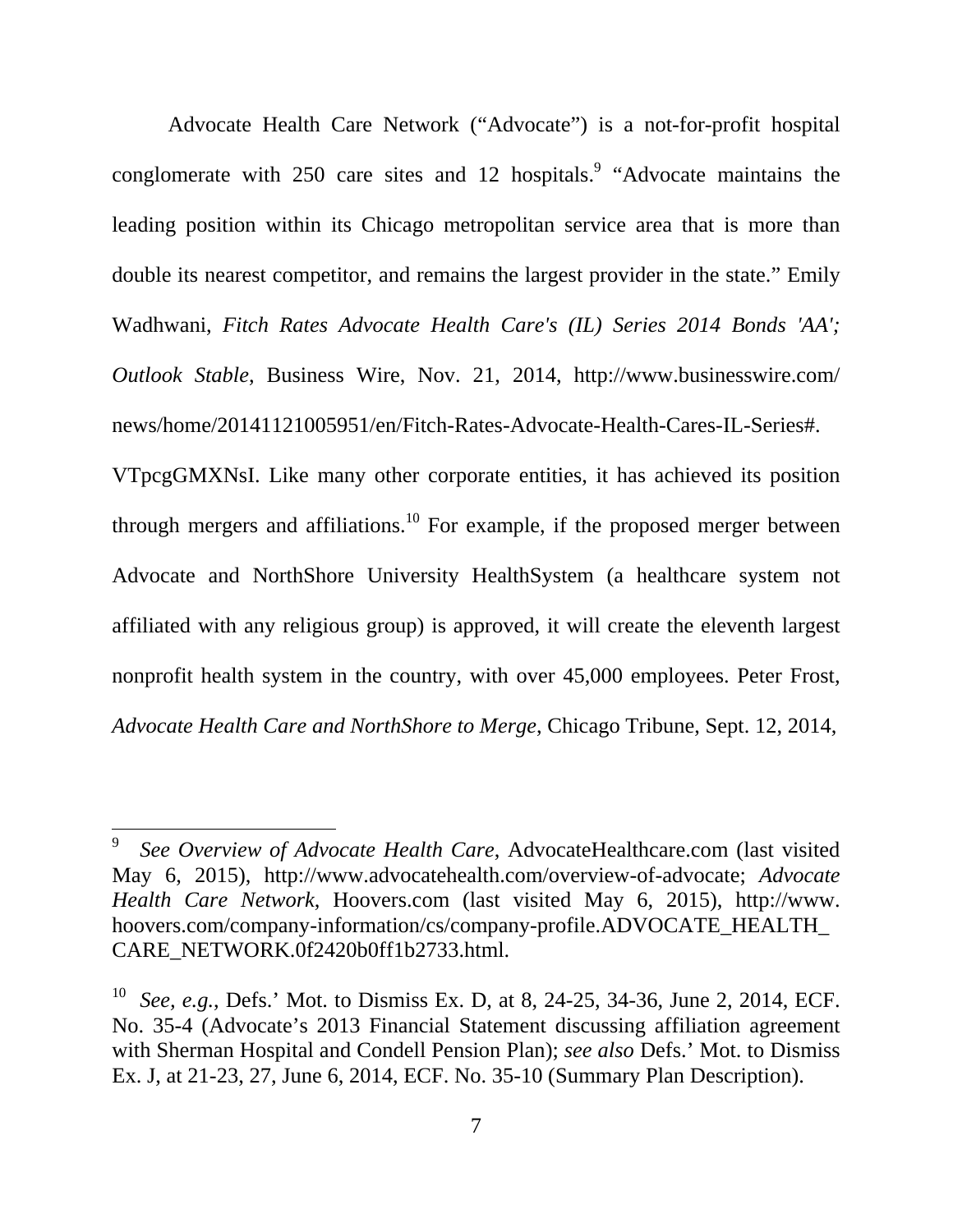http://www.chicagotribune.com/business/ct-advocate-north-shore-0912-biz-

20140912-story.html#page=1.

 Advocate's 2013 revenues were \$4.9 billion, and it receives significant financing from tax-exempt debt issued by the Illinois Finance Authority.<sup>11</sup> It also has significant debt, equity, hedge fund and private equity investments.<sup>12</sup> It employs more than 27,000 individuals, with the state's largest physician network of physicians.13 Advocate has academic and teaching affiliations with all the major universities in the Chicago area including four teaching hospitals.<sup>14</sup> Advocate owns and operates numerous subsidiary corporations.<sup>15</sup> These subsidiaries include two captive insurance companies incorporated in the Cayman Islands;<sup>16</sup> various fundraising foundations;<sup>17</sup> a property management corporation;<sup>18</sup> and ambulatory

<sup>13</sup> Advocate Health Care Networks, Form 990 at 1(2013).

<sup>14</sup> *About Advocate Health Care*, AdvocateHealthcare.com (last visited May 7, 2015), http://www.advocatehealth.com/aboutadvocatehealthcare.

<sup>15</sup> Advocate Health Care Networks, Form 990, Schedule D at 3, Schedule R (2013).

<sup>16</sup> Advocate Health Care Networks, Form 990, Schedule R, Part IV (2013).

Advocate Health Care Networks, Form 990, Schedule R, Part II (2013).

<sup>18</sup> Advocate Health Care Networks, Form 990, Schedule R, Part IV (2013).

<sup>11</sup> 11 *See* Defs.' Mot. to Dismiss Ex. D, *supra* note 9, at 5, 26-29.

<sup>12</sup> *See id.* at 10.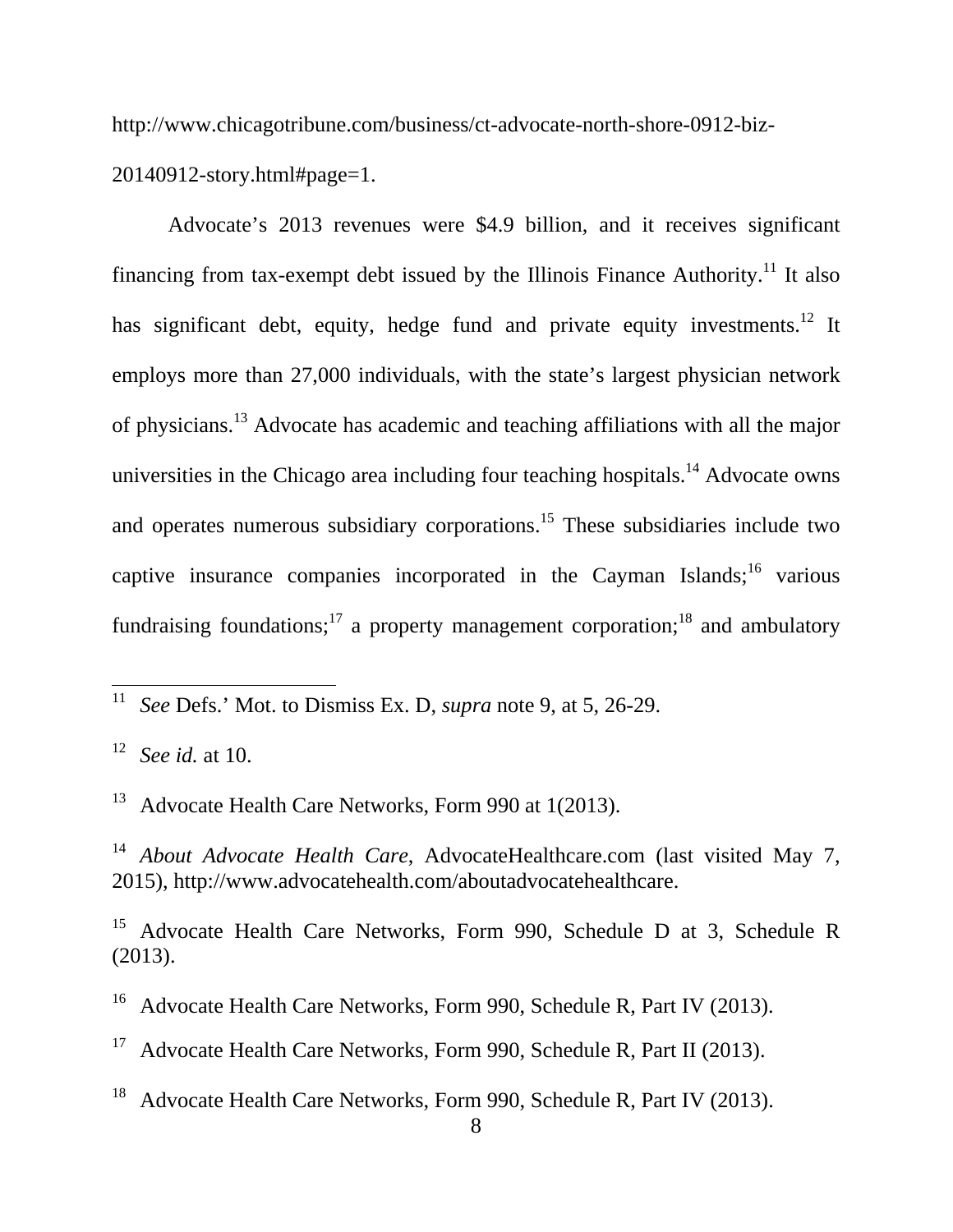surgery, hospice and physician service organizations, among others.<sup>19</sup> Like other chief executive officers in large non-profit health care systems, the CEO of Advocate is well compensated. In 2012, he received compensation of approximately \$4 million. *See Chart: Hospital CEO Pay and Incentives*, Kaiser Health News (June 16, 2013), http://kaiserhealthnews.org/news/hospital-ceocompensation-chart/. In 2011 that \$4 million compensation was on par with the \$4.6 million earned by the CEO of Northwestern Memorial HealthCare and nearly double the \$2.1 million paid to the CEO of Edward Hospital & Health Service. *See* Kristen Schorsch, *Chicago's Nonprofit Hospital CEOs are Among the Nation's Highest Paid,* Crain's (Apr. 20, 2013), http://www.chicagobusiness.com/article/ 20130420/ISSUE02/304209996/chicagos-nonprofit-hospital-ceos-are-among-thenations-highest-paid. Neither Northwestern Memorial nor Edward Hospital health systems that, like Advocate, generously compensate their CEO—claim that their pension plans are exempted as church plans. Advocate is not a church.

 Many of the largest health care conglomerates in the country claim that their pension plans are exempt church plans. For example, five of the nation's ten largest multi-million dollar healthcare systems fail to operate their pension plans in

<sup>19</sup> 19 *See id.*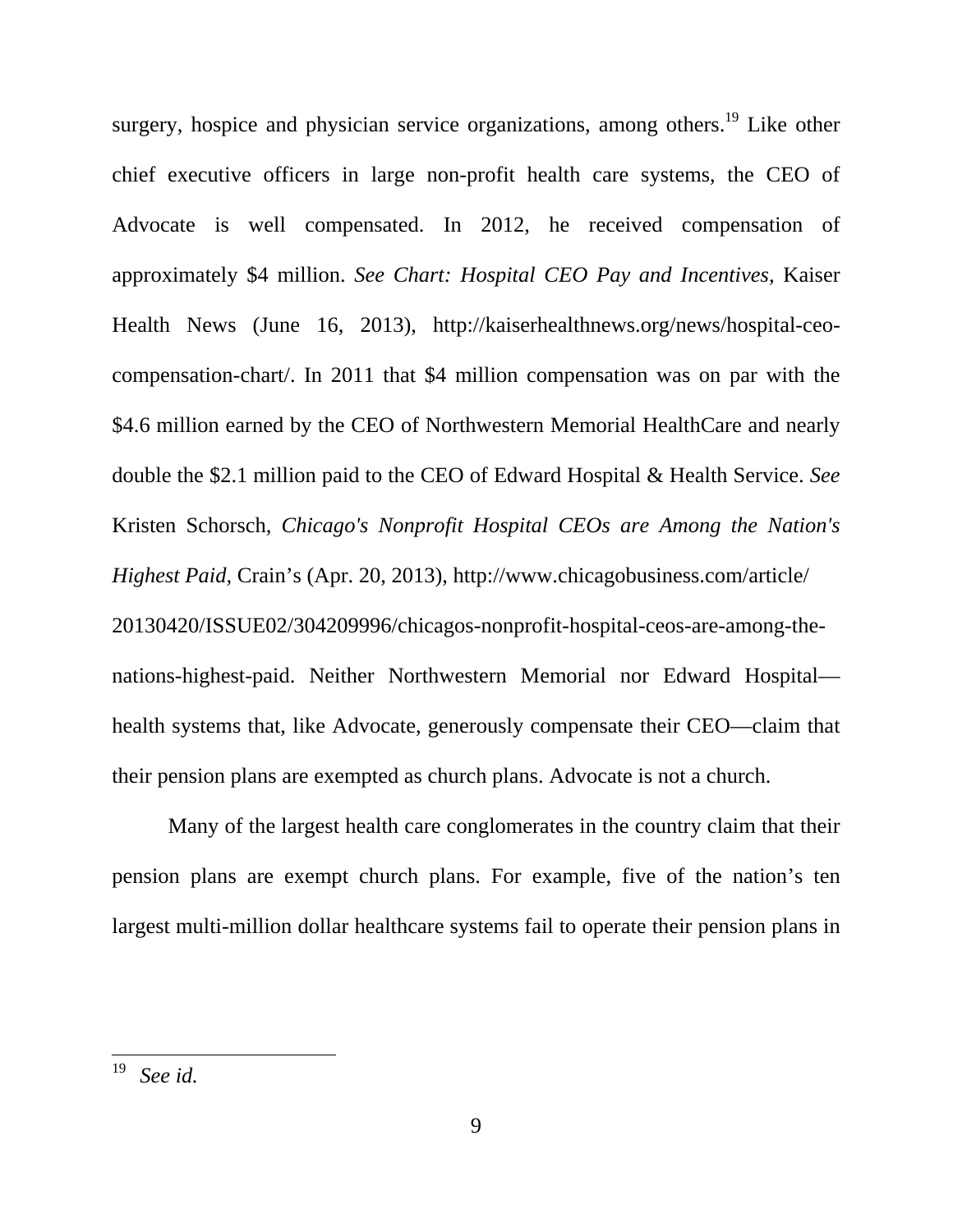compliance with ERISA, citing the church plan exemption.<sup>20</sup> These include Ascension Health, with 102 hospitals in 23 states; CHE Trinity Health, with 135 hospitals in 20 states; Dignity Health, with 39 hospitals in 20 states; Catholic Health Initiatives, with 87 hospitals in 18 states; and Providence Health & Services, with 32 hospitals in five states. $^{21}$  Collectively, these systems had 2013 revenues of over 46.3 billion dollars.<sup>22</sup> Their competitors are likewise well-known and powerful businesses, including HCA, Community Health Systems, Tenet Healthcare Corp., and the Mayo Clinic. These for-profit systems and large not-forprofits do not claim that their pension plans are exempt from ERISA.

 All these large health systems are big businesses, not churches. It is not surprising, therefore, that plan participants around the country have filed lawsuits seeking declaratory and injunctive relief that their pension plans are governed by the protections of ERISA, and are not exempt church plans. *See, e.g.*, *Griffith v.* 

21 *See id*.

<sup>20</sup> Modern Healthcare, *Healthcare Systems Ranked by 2013 Net Patient Revenue* (2014) (ranking top ten healthcare systems by patient revenues); *see also* Compl. at 47-67, *Griffith v. Providence Health & Servs.*, No. 2:14-cv-01720 (W.D. Wash. Nov. 7, 2014), ECF No.1; Compl. at 32-48, *Medina v. Catholic Health Initiatives*, No. 1:13-cv-01249-REB-KLM (D. Colo. May 10, 2013), ECF No. 1; Compl. at 36-48, *Rollins v. Dignity Health*, No. 3:13-cv-01450-TEH (N.D. Cal. Apr. 1, 2013), ECF No. 1; *Chavies v. Catholic Health E.*, No. 2:13-cv-01645-CDJ (E.D. Pa. Mar. 28, 2013), ECF No. 1; Compl. at 49-66, *Overall v. Ascension Health*, No. 2:13-cv-11396-AC-LJM (E.D. Mich. Mar. 28, 2013), ECF No. 1.

<sup>22</sup> Modern Healthcare, *Healthcare Systems Ranked by 2013 Net Patient Revenue* (2014).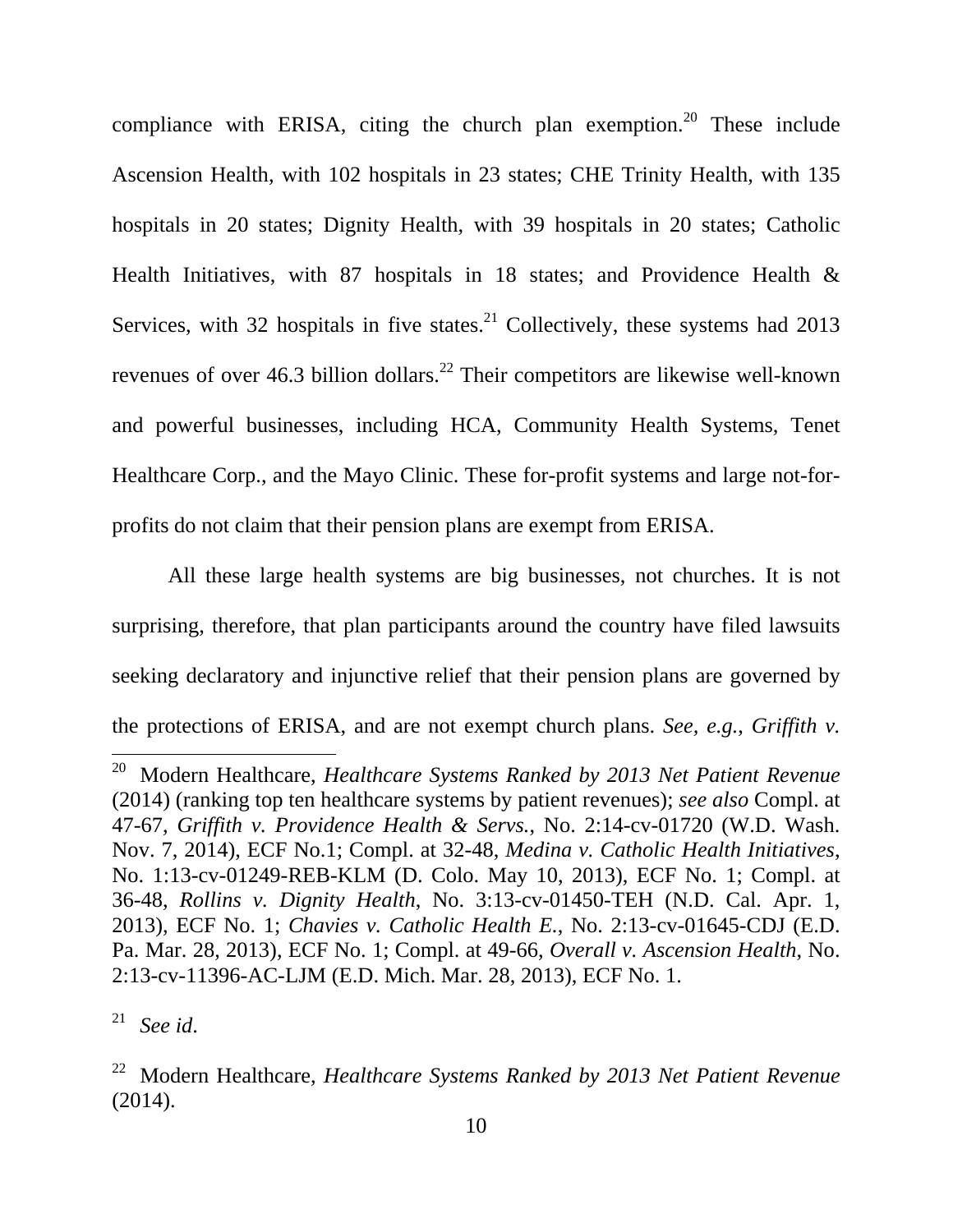*Providence Health & Servs.*, No. 2:14-cv-01720 (W.D. Wash. filed Nov. 7, 2014); *Medina v. Catholic Health Initiatives*, No. 1:13-cv-01249-REB-KLM (D. Colo. filed May 10, 2013); *Kaplan v. St. Peter's HealthCare System*, NO. 3:13-CV-- MAS-TJB (D.N.J filed May 7, 2013); *Rollins v. Dignity Health*, No. 3:13-cv-01450-TEH (N.D. Cal. filed Apr. 1, 2013); *Chavies v. Catholic Health E.*, No. 2:13-cv-01645-CDJ (E.D. Pa. filed Mar. 28, 2013); *Overall v. Ascension Health*, No. 2:13-cv-11396-AC-LJM (E.D. Mich. filed Mar. 28, 2013).

#### **III. CONGRESS ENACTED ERISA TO ENSURE THAT EMPLOYERS WOULD KEEP THEIR PENSION PROMISES, SO EMPLOYEES WOULD GET THE BENEFIT OF THEIR BARGAINS.**

 Like the other business entities discussed above, Advocate has undermined participants' retirement security by treating its pension plan as an exempt church plan. Thwarting Congress's deliberate, protective design, it has stripped away each carefully-crafted ERISA requirement. As discussed below, participants in church plans lose multiple ERISA protections, including the law's minimum funding protections and insurance guarantees, limitations on reducing or eliminating pension benefits, mandated fiduciary responsibilities, and comprehensive disclosure scheme.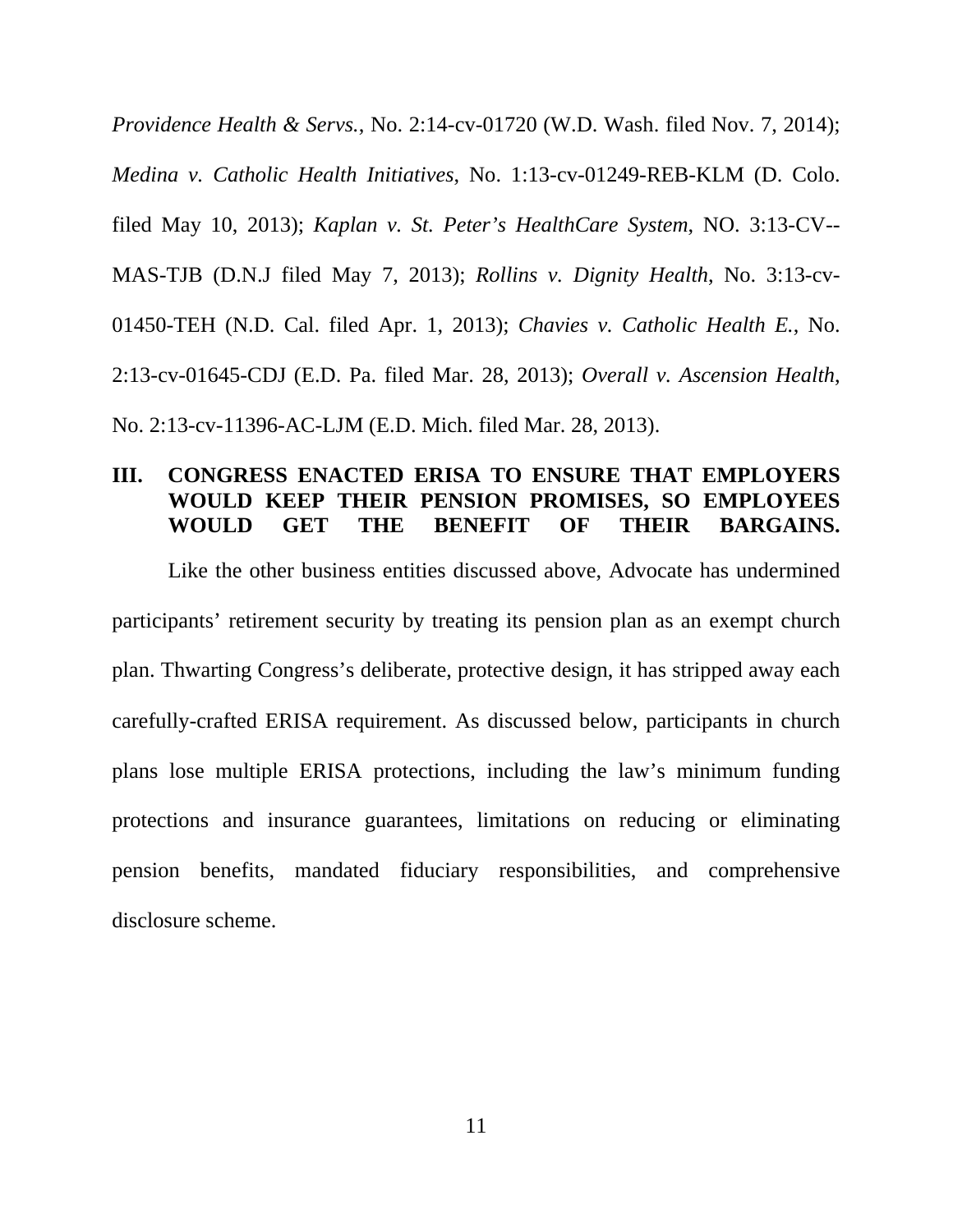## **A. Approving Advocate's Claimed Church Plan Exemption Leaves Participants Without ERISA's Minimum Plan Funding Protections and Insurance Guarantees, Both of Which Ensure Participants Will Receive Their Benefits.**

 ERISA arose in the wake of the failure of Studebaker Motor Company and its pension, a watershed moment in pension history. Studebaker had agreed in collective bargaining to pension increases, but was not required to fund these pension promises for thirty years. When the company failed, the pension was underfunded by over \$15 million. Thousands of employees, including some who had worked their whole life for the company, lost all or most of their pensions. *See* James A. Wooten, *ERISA: A Political History* 51 (2004).

 In response to these losses and the hardships it caused workers, Congress established minimum funding requirements for pension plans to ensure that they "will accumulate sufficient assets within a reasonable period of time to pay benefits to covered employees when they retire." H.R. Conf. Rep. No. 93-1280, at 283 (1974), *reprinted in* 1974 U.S.C.C.A.N. 5038. Plan sponsors must make periodic contributions as participants accrue benefits and must certify that these contributions comply with ERISA's established standards. ERISA §§ 302, 303, 29 U.S.C. §§ 1082, 1083.

 As a safeguard, Congress established a system of plan termination insurance under ERISA to protect individuals against the loss of pension benefits in the event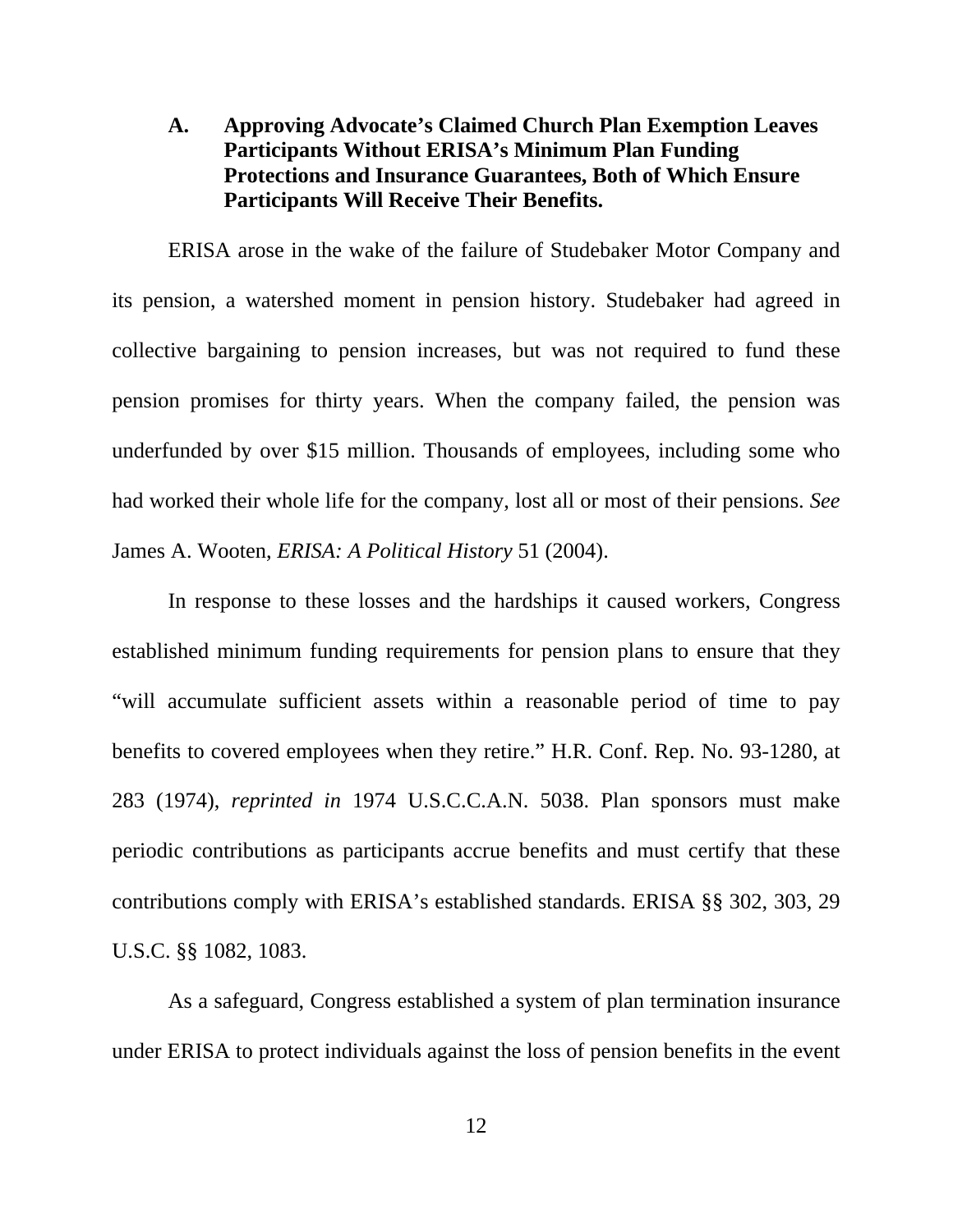that a defined benefit pension plan terminates with insufficient assets or the employer becomes insolvent. This program guarantees the payment of pension benefits for individuals in these plans up to certain statutory limits. The Pension Benefit Guaranty Corporation ("PBGC") administers the program, which is financed exclusively through employer premiums, investment income, the assets of terminated plans, and recoveries on claims for termination liability. ERISA §§ 4002, 4005-4007, 29 U.S.C. §§ 1302, 1305-1307.

 Because these minimum funding requirements do not apply to church plans, there is no guarantee that the employer will appropriately fund the plan. Indeed, the plan itself states that only Advocate shall determine the method of valuation to calculate the plan costs and employer contribution. *See* Defs.' Mot. to Dismiss Ex. B § 14.1, ECF. No. 35-2. Moreover, because Advocate asserts that ERISA does not apply, it also asserts it has no obligation to pay PBGC premiums. Thus, Advocate retirement plan participants are not eligible for PBGC protection if the plan terminates with insufficient assets.

 Indeed, the current Advocate Pension Plan contains a "fund-specific defined benefit promise." *See* Defs.' Mot. to Dismiss Ex. B §§ 13.5, 17.4, EFC. No. 35-2; *see also* John H. Langbein, Susan J. Stabile & Bruce A. Wolk, *Pension and Employee Benefit Law* 230-31 (4th ed. 2006) (explaining the term, "fund-specific defined benefit promise"). The result of a "fund-specific defined benefit promise"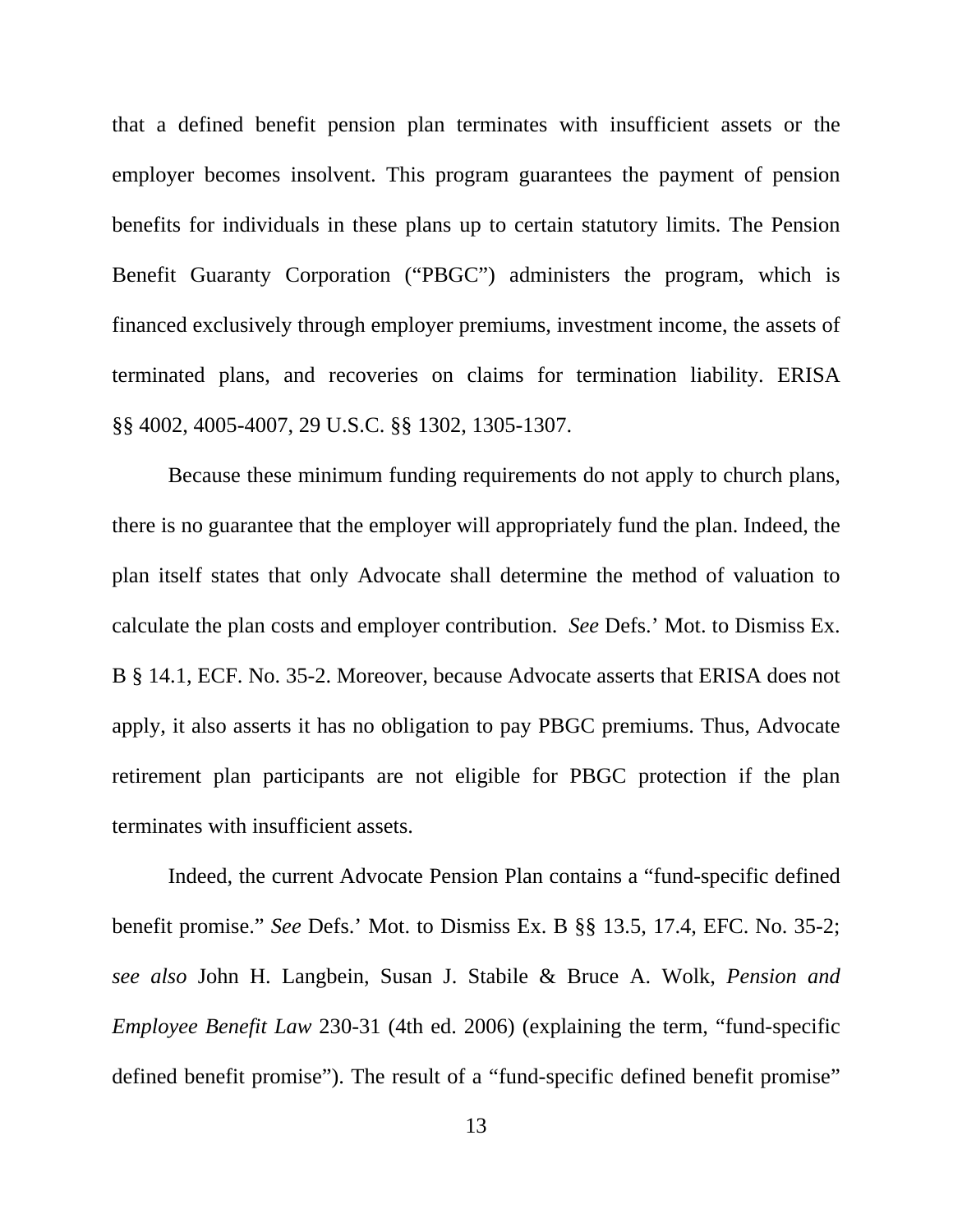is that only money in a fund designated by the employer is available to pay benefits under the plan. ERISA bans these fund-specific promises because they limit the money available for pensions to whatever the employer chooses to provide—which could be nothing. *See* Langbein, *supra*, at 230-31. Indeed, without ERISA protections, Advocate could just as easily write that promise out of the plan. This fund-specific promise would leave the participants of Advocate in the same dire predicament as Studebaker employees over forty-five years ago.

## **B. Approving Advocate's Claimed Church Plan Exemption Leaves Participants Without Protection from Reductions to, or Elimination of, their Pension Benefits.**

 Congress became extremely cognizant of the widespread damage that the loss of promised and earned pension benefits caused to workers' lives and their retirement security.<sup>23</sup> Congress believed that unless employees' rights to their accrued pension benefits are non-forfeitable, they have no assurances that they will ultimately receive a pension. *See Cent. Laborers' Pension Fund v. Heinz*, 541 U.S. 739, 743 (2004) (recognizing the "centrality of ERISA's object of protecting employees' justified expectations of receiving the benefits their employers promise them"). Congress sought to prevent employers from pulling the rug out from under

<sup>23</sup> *See Private Pension Plans, 1966: Hearings Before the Subcomm. on Fiscal Policy of the J. Economic Comm.*, 89th Cong., 2d Sess. 104-28 (1966) (statement of Clifford M. MacMillan, Vice-President, Studebaker Corp.) (describing the closing of the Studebaker automobile plant where approximately 7,000 employees lost some or all of their promised pension benefits).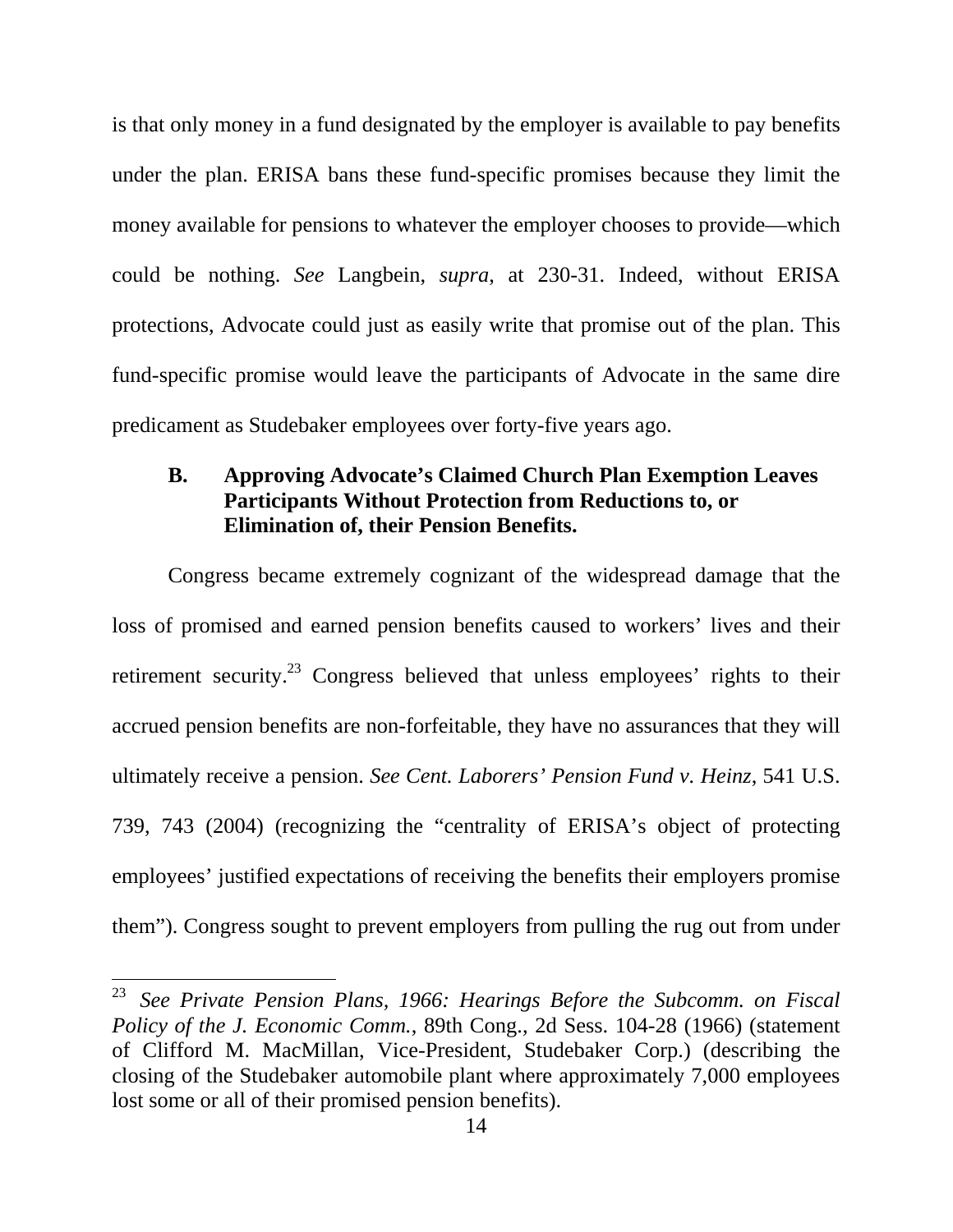employees participating in a pension plan after they met the plan's eligibility requirements. *See Nachman Corp*. *v. Pension Benefit Guar. Corp.*, 446 U.S. 359, 375 (1980).

 In constructing ERISA, the main protections for employees' benefits reside in the statute's participation, vesting, accrual, and benefit payment provisions. The participation standards impose a minimum age and service requirement on all covered plans. The minimum vesting standards establish the time at which a participant's accrued benefits must become non-forfeitable and non-revocable after satisfying specific age and/or service requirements under the plan terms. ERISA § 203(a)(1), 29 U.S.C. § 1053(a). ERISA also imposes minimum standards regarding the manner in which participants accrue benefits. Benefits must accrue relatively consistently on an annual basis and cannot accrue disproportionately at the end of a participant's career. ERISA  $\S$  204(a), (b)(1), 29 U.S.C.  $\S$  1054(a), (b)(1). Importantly, a plan cannot stop a participant's accrual of benefits, or lower the rate at which those benefits accrue, based on the participant's age. ERISA  $\S$  204(b)(1)(H), 29 U.S.C.  $\S$  1054(b)(1)(H). Finally, ERISA requires that benefits, once earned, cannot be reduced or taken away by a plan amendment. ERISA § 204(g), 29 U.S.C. § 1054(g); *see Heinz*, 541 U.S. at 743.

 To ensure that retirement benefits are available at retirement, ERISA § 2(a), 29 U.S.C. § 1001(a), Congress established rules regulating the form and payment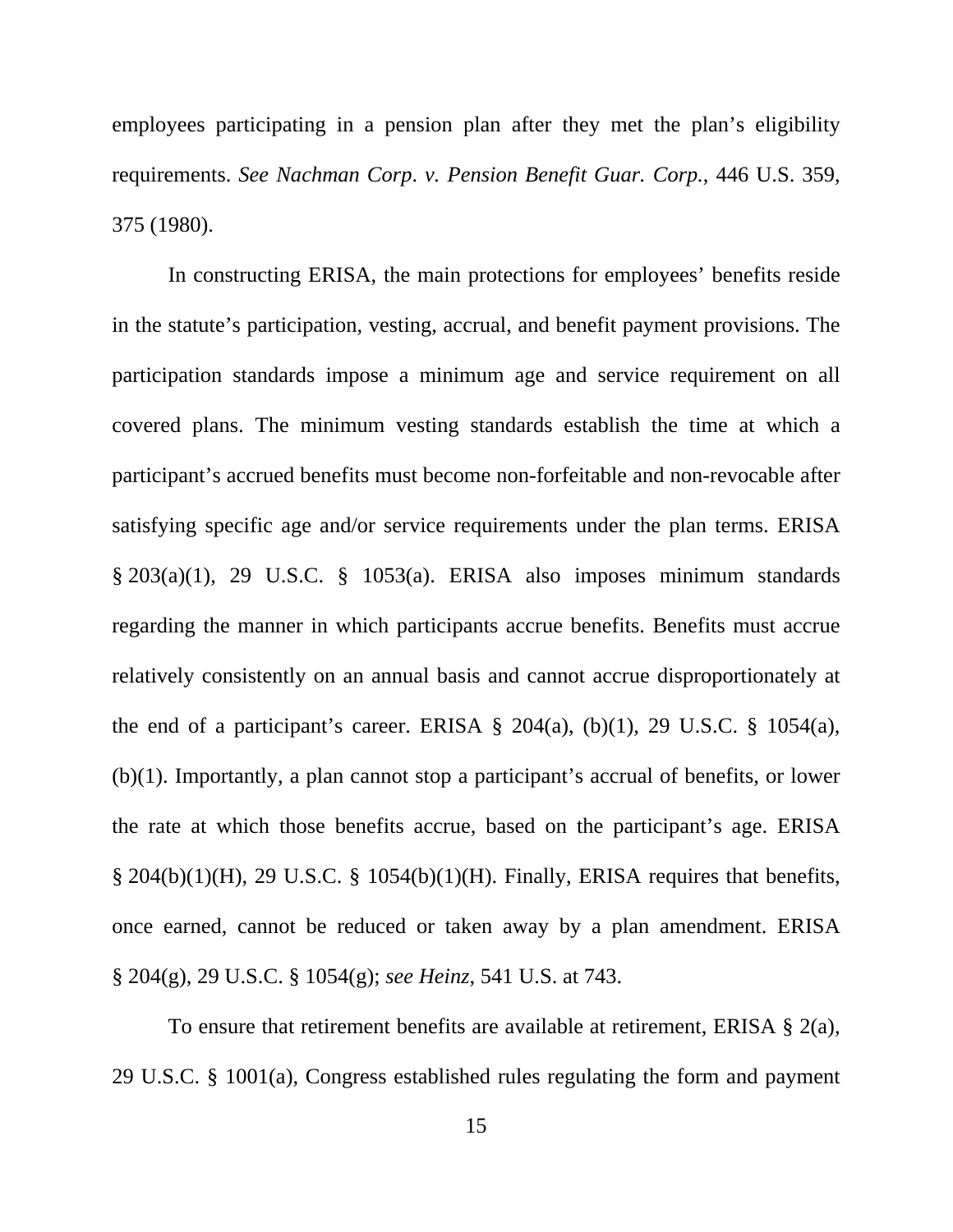of benefits. For example, to protect the spouses of plan participants, certain plans are required to provide benefit payments in the form of qualified joint and survivor annuities, ERISA § 205(a), 29 U.S.C. § 1055(a); *see also Boggs v. Boggs*, 520 U.S. 833, 842-44 (1997), unless the spouse consents to an alternative form of payment. ERISA § 205(c)(2), 29 U.S.C. § 1055(c)(2). ERISA also prohibits the assignment or alienation of benefits, except in the case of a qualified domestic relations order. ERISA § 206(d), 29 U.S.C. § 1056(d).

 None of these fundamental standards applies to church plans. Thus, Advocate can design its pension plan, the Advocate Retirement Plan, in any way it desires, including, among other possibilities, allowing for the elimination or reduction of benefits, requiring thirty years of service to achieve a non-forfeitable benefit (rather than ERISA's five years of vesting), stopping accrual a participant's benefits at the age of sixty-five, or not providing for a joint and survivor annuity. The participants in the Advocate Retirement Plan would certainly lose significant protections and suffer great injury if Advocate's asserted eligibility as a church plan is upheld.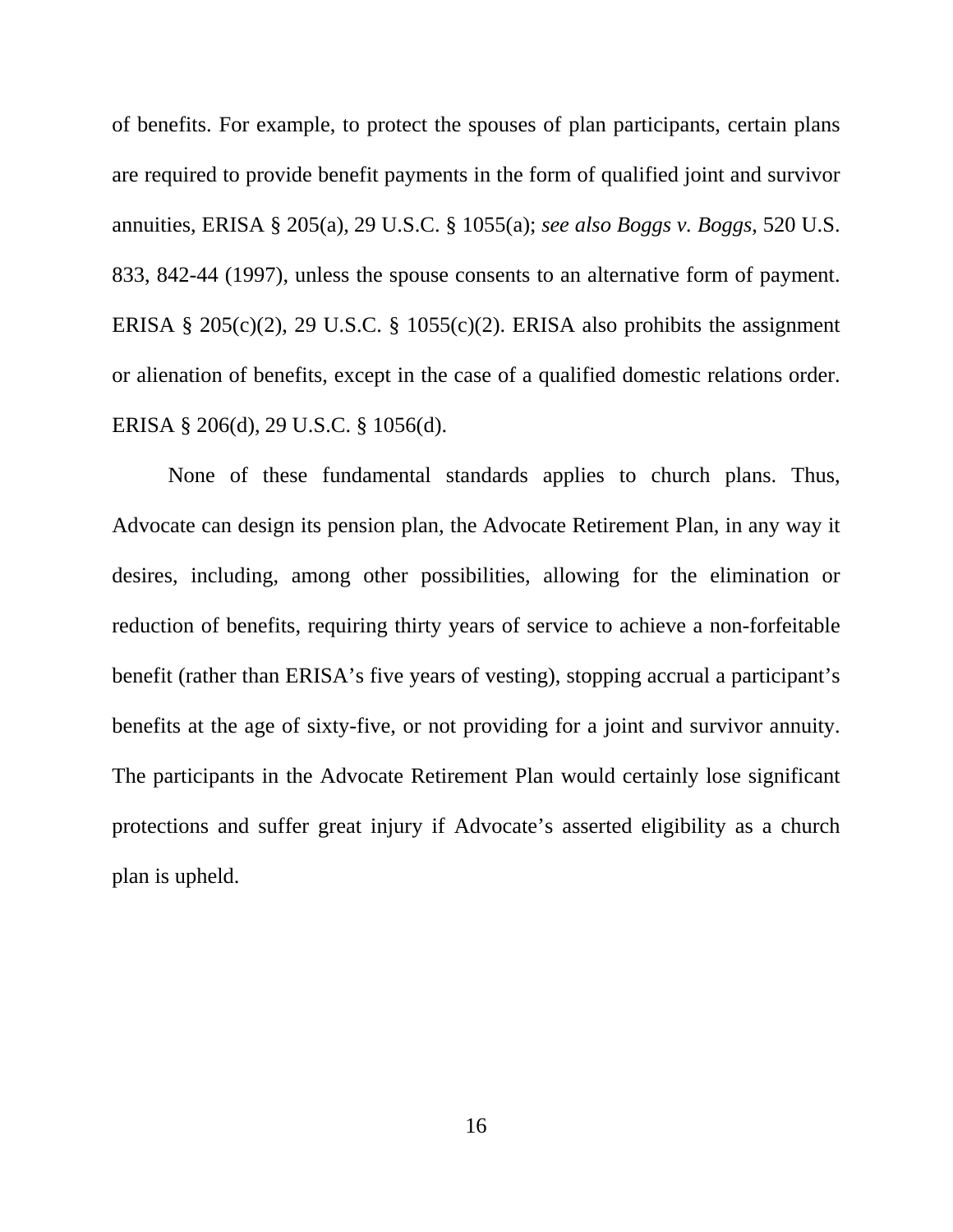## **C. Approving Advocate's Claimed Church Plan Exemption Leaves Participants Without ERISA's Fiduciary Protections Against Mismanagement and Abuses.**

 "[I]n the wake of more than a decade of Congressional investigation into looting and other abuses of plans by some union leaders,"<sup>24</sup> Congress concluded that it would safeguard employee benefits "by establishing standards of conduct, responsibility, and obligation of fiduciaries of employee benefit plans." ERISA § 2(b), 29 U.S.C. § 1001(b). Thus, Congress imposed a federal fiduciary regime in order to eliminate abuses.

 ERISA requires fiduciaries to manage and administer the plan and its assets. That means that these fiduciaries must act solely in the best interests of the participants. ERISA §  $404(a)(1)$ , 29 U.S.C. § 1104(a)(1). Likewise, they must act for the exclusive purpose of providing benefits and defraying reasonable expenses incurred in the administration of the plans. ERISA  $\S$  404(a)(1)(A), 29 U.S.C.  $§ 1104(a)(1)(A)$ . In addition, fiduciaries must discharge their duties with the highest level of loyalty and care known under the law and manage plan assets prudently. ERISA §  $404(a)(1)(B)$ , 29 U.S.C. § 1104(a)(1)(B). Plan assets must be held in trust, ERISA § 403, 29 U.S.C. § 1103, and investments must be diversified to avoid large losses to the plan. ERISA  $\S$  404(a)(1)(C), 29 U.S.C.  $\S$  1104(a)(1)(C).

 $24\,$ 24 *See* John H. Langbein, *The Supreme Court Flunks Trusts*, 1990 Sup. Ct. Rev. 207, 210 (1991); James A. Wooten, *ERISA: A Political History* 118 (2004) (among other examples, a union officer and "trustee for life" diverted several million dollars to Liberia and Puerto Rico).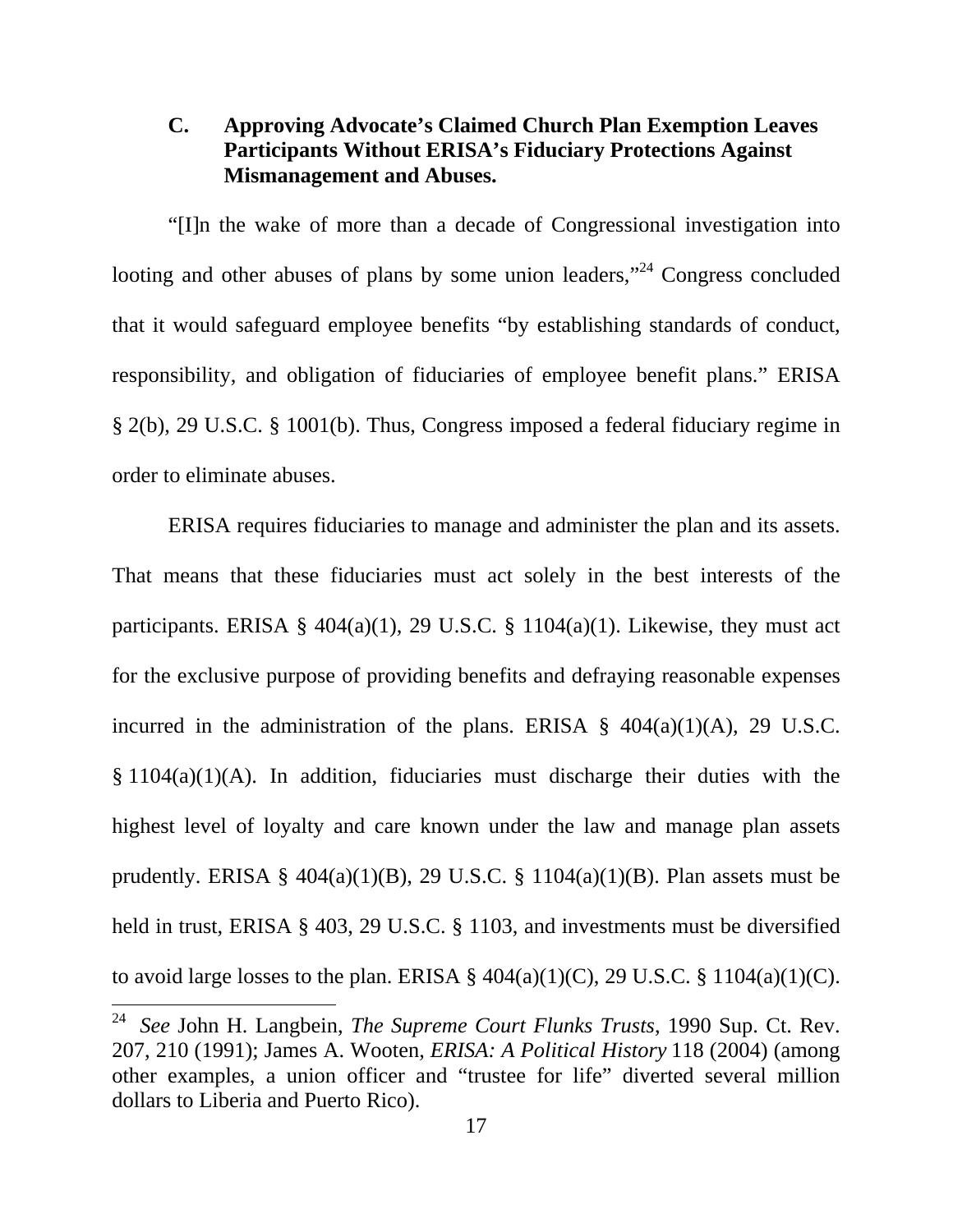Finally, fiduciaries must act in accordance with the provisions of the plan document and other instruments governing the plan to the extent they are consistent with Titles I and IV of ERISA. ERISA  $\S$  404(a)(1)(D), 29 U.S.C.  $$1104(a)(1)(D).$ 

 In its review of pension plan abuses, Congress determined that certain types of transactions frequently gave rise to misconduct. Supplementing the general fiduciary duty requirements, Congress categorically prohibited plan fiduciaries from engaging in specific transactions that were "likely to injure the pension plan." *Comm'r of Internal Revenue v. Keystone Consol. Indus., Inc*., 508 U.S. 152, 160 (1993). Therefore, Congress barred fiduciary self-dealing in plan assets and other conflict of interest transactions involving plan assets, and limited the types of assets a plan may hold. ERISA § 406, 29 U.S.C. § 1106.

 Church plans are not subject to ERISA's fiduciary requirements. The managers of the Advocate Retirement Plan do not have to live up to the highest standards of conduct. Instead, they can act merely as any other entity in the marketplace, leaving participants unprotected from abuses and mismanagement.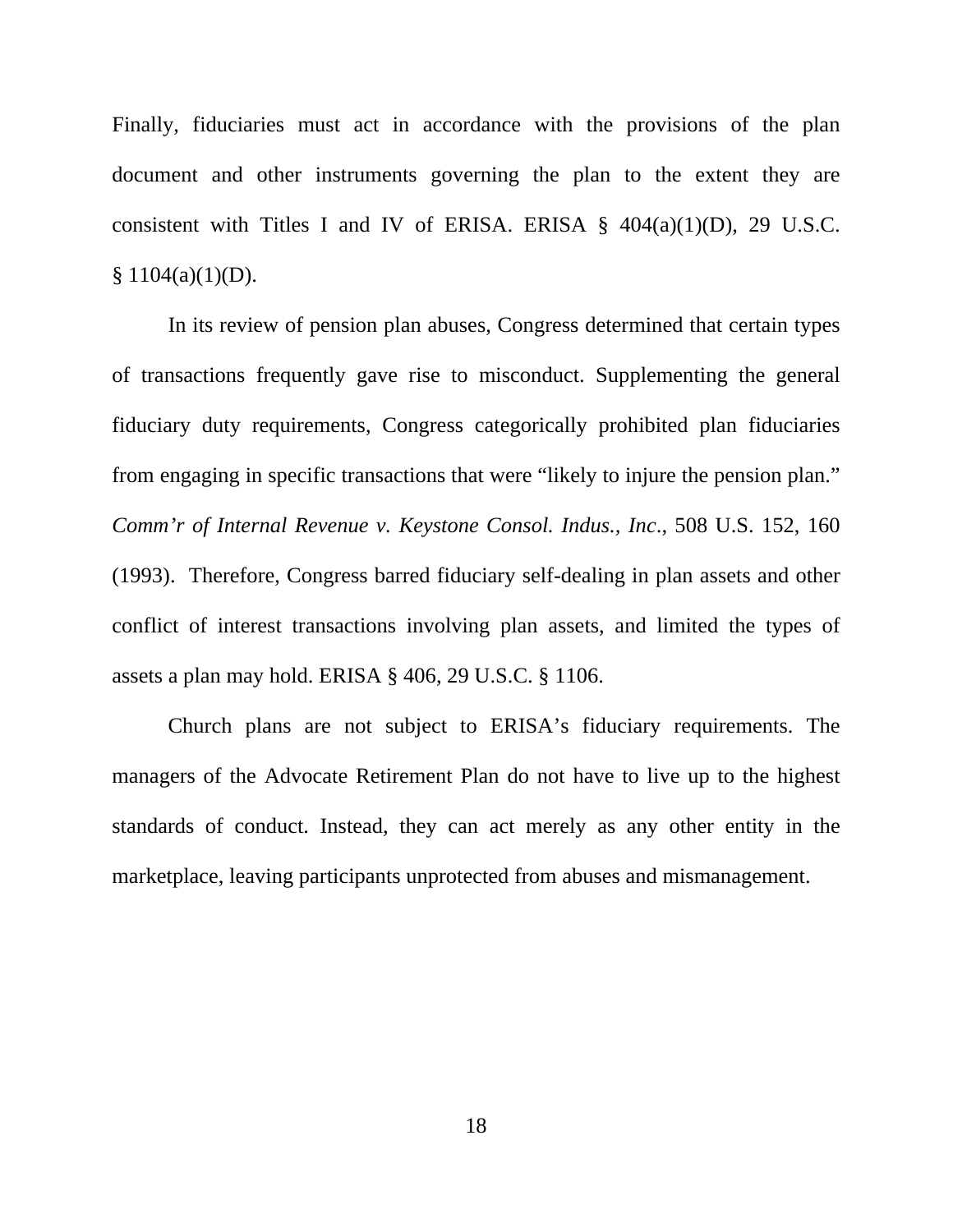## **D. Approving Advocate's Claimed Church Plan Exemption Leaves Participants Without the Assurance of ERISA's Disclosure Scheme.**

 Congress also sought to safeguard employee pensions by mandating "disclosure and reporting to participants and beneficiaries of financial and other information" and by requiring that "disclosure be made and safeguards be provided with respect to the establishment, operation, and administration of such plans." ERISA § 2, 29 U.S.C. § 1001; *see also* S. Subcomm. on Labor of the Comm. on Labor and Public Welfare, Legislative History of the Employee Retirement Income Security Act of 1974: Public Law 93-406, Vol. III, 4668 (U.S. Govt. Print. Off. 1976) (stating that the "availability of this information will enable both participants and the Federal Government to monitor the plans' operations…"). In enacting ERISA, Congress sought to hold employers accountable for the benefits they promised employees by requiring accurate, understandable, and timely disclosures. *See Nachman Corp. v. Pension Benefit Guar. Corp.*, 446 U.S. 359, 374-75 (1980); ERISA § 2, 29 U.S.C. § 1001.

 ERISA requires that pension plans make certain disclosures to their participants, including: providing them access to the terms of the plan; financial, actuarial and investment information; and other information relating to the management and operation of the plan. *See e.g.*, ERISA §§ 101-102, 104, 204(h), 29 U.S.C. §§ 1021-1022, 1024, 1054(h). Plan administrators must furnish certain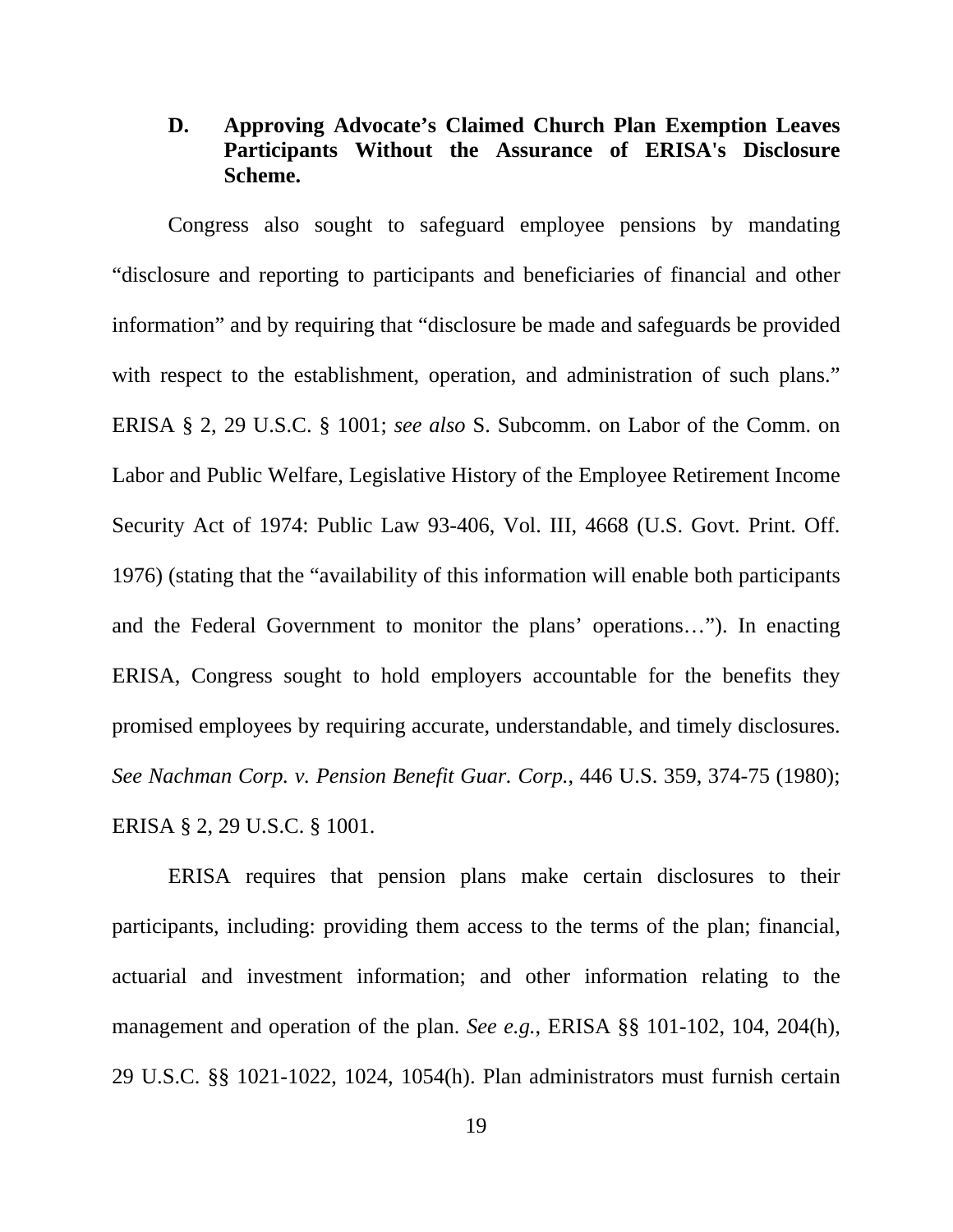periodic reports to participants. *See, e.g.*, ERISA § 102(b), 29 U.S.C. § 1022(b). In addition, a participant may request certain documents from the plan administrator in writing at any time. ERISA § 104(b)(4), 29 U.S.C. § 1024(b)(4). No such requirements apply to church plans.

 Similarly, ERISA requires that pension plans make certain disclosures concerning the financial condition and operation of the plan to the Internal Revenue Service, the Department of Labor, and the PBGC. These disclosures are designed to provide government agencies sufficient information to meet their enforcement and oversight obligations under ERISA. *See, e.g*., ERISA §§ 101(f), 103-104, 204(h), 29 U.S.C. §§ 1021, 1023-1024, 1054(h). No such oversight occurs for church plans.

 If its plan is a church plan, then Advocate has no obligation to inform participants of the plan's funding status as required under ERISA. Thus, without disclosures that are accurate and understandable in accord with ERISA's statutory requirements, participants are not equipped with the information they need to make informed decisions concerning their benefits and employment, including looking for new employment, saving more, and working longer. Significantly, participants do not receive the advantages of government oversight and protection that required disclosures to the government provide.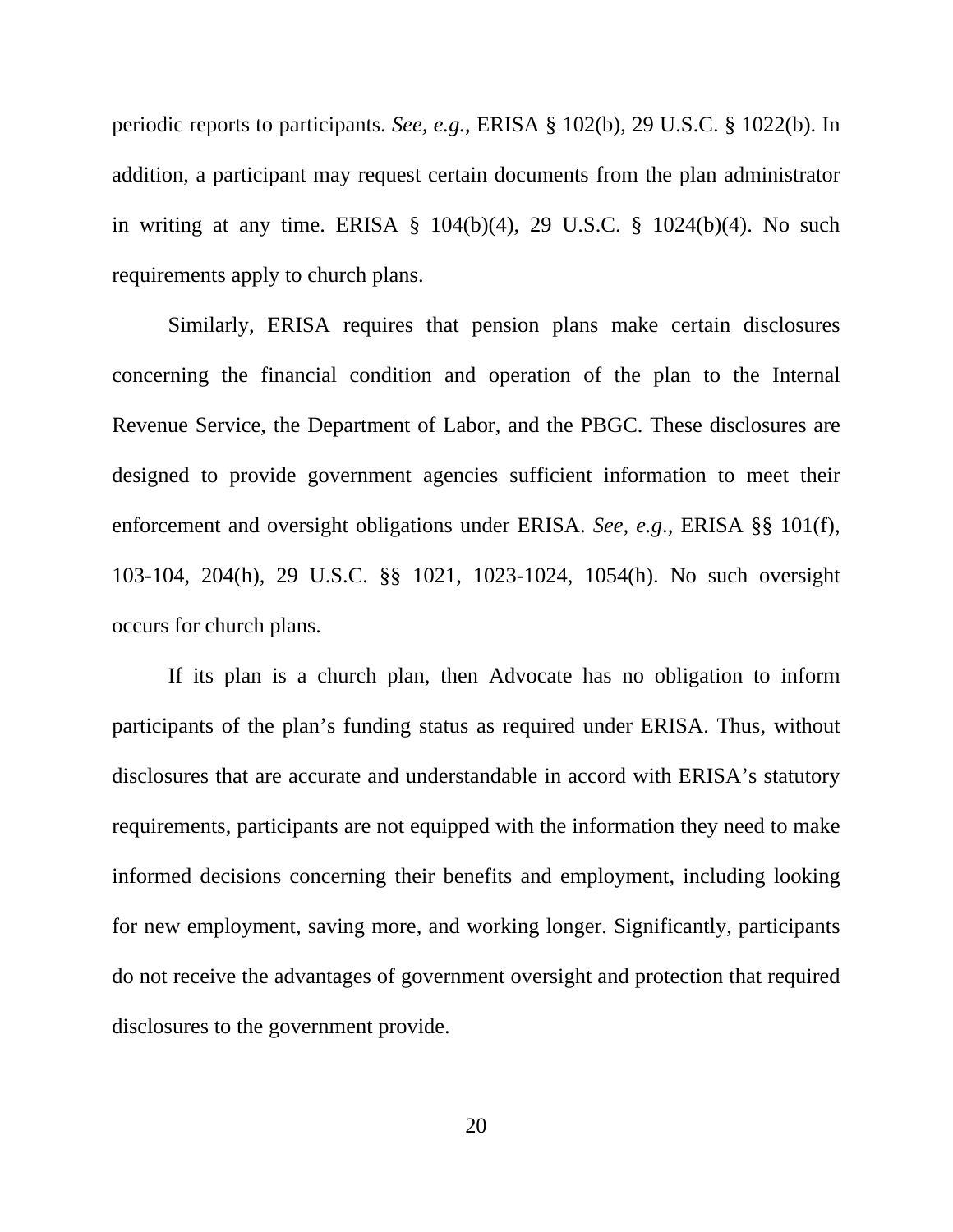#### **CONCLUSION**

 Blessing Advocate Retirement Plan's exemption as a church plan, even though Advocate is not a church, risks leaving its employees empty-handed after years of employment and deferred compensation—notwithstanding that Advocate guaranteed its employees certain retirement benefits. *Lockheed Corp. v. Spink*, 517 U.S. 882, 887 (1996); *accord Alessi v. Raybestos-Manhattan, Inc.*, 451 U.S. 504, 510 (1981); *Nachman Corp. v. Pension Benefit Guar. Corp.*, 446 U.S. 359, 375 (1980). This result would clearly repudiate Congress' intent in enacting ERISA.

 For the foregoing reasons, the ruling in favor of the appellees below should be affirmed.

Dated: May 13, 2015 Respectfully submitted,

 /s/ *Mary Ellen Signorille* Mary Ellen Signorille COUNSEL OF RECORD AARP Foundation Litigation 601 E Street, NW Washington, DC 20049 Tel: (202) 434-2060 Attorney for Amicus Curiae AARP

Roberta L. Steele National Employment Lawyers Association 2201 Broadway, Suite 402 Oakland, CA 94612 Tel: (415) 296-7629 Attorney for Amicus Curiae NELA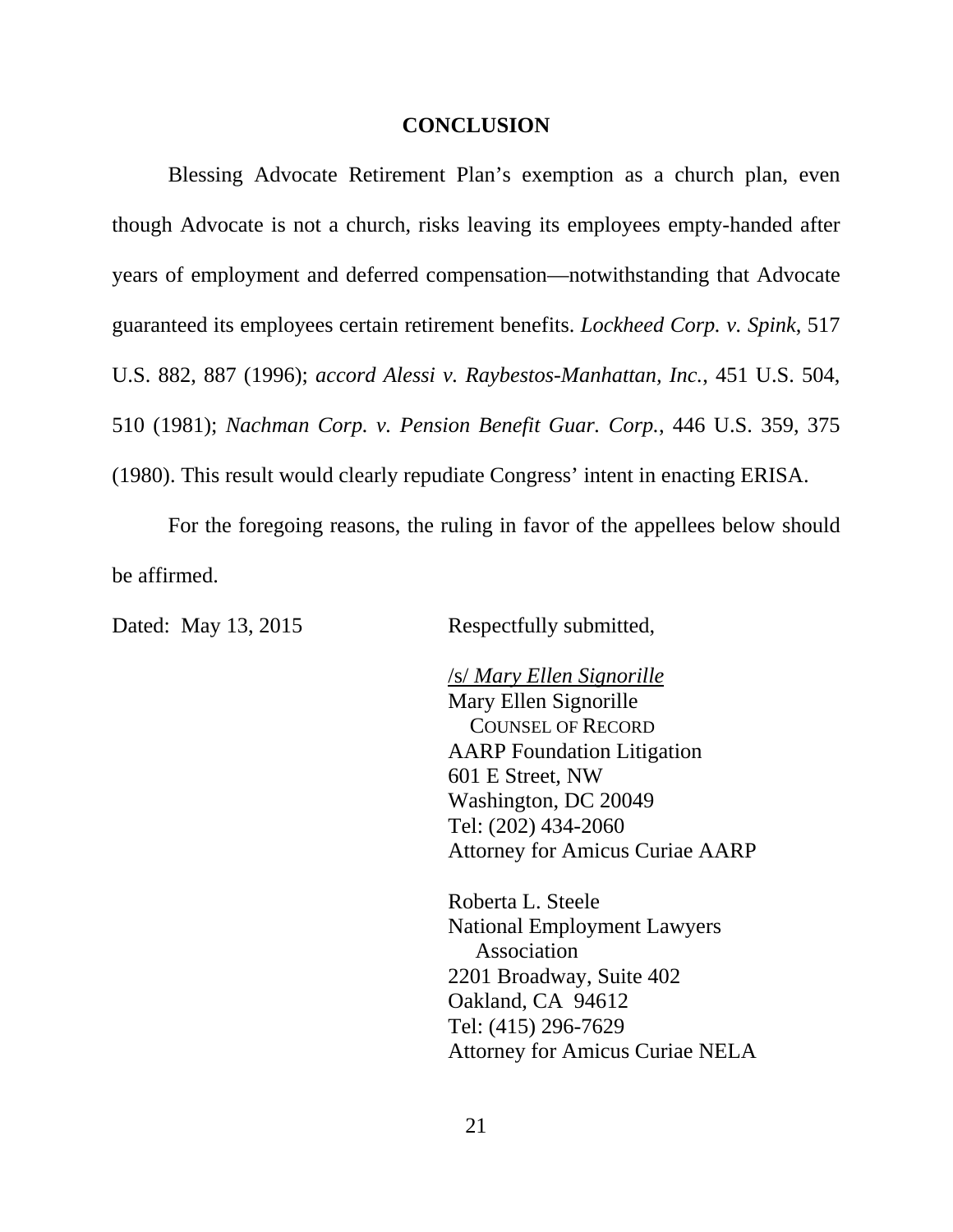#### **CERTIFICATE OF COMPLIANCE**

 This brief complies with the type-volume limitation of Fed. R. App. P.  $32(a)(7)(B)$  because this brief contains 4,466 words, excluding the parts of the brief exempted by Fed. R. App. P.  $32(a)(7)(B)(iii)$ .

 This brief complies with the typeface requirements of Fed. R. App. P.  $32(a)(5)$  and the type style requirements of Fed. R. App. P.  $32(a)(6)$  because this brief has been prepared in a proportionally spaced typeface using Microsoft Word 2010 in 14 point font in Times New Roman.

 Dated: May 13, 2015 */s/ Mary Ellen Signorille*  Mary Ellen Signorille Attorney for Amicus Curiae AARP